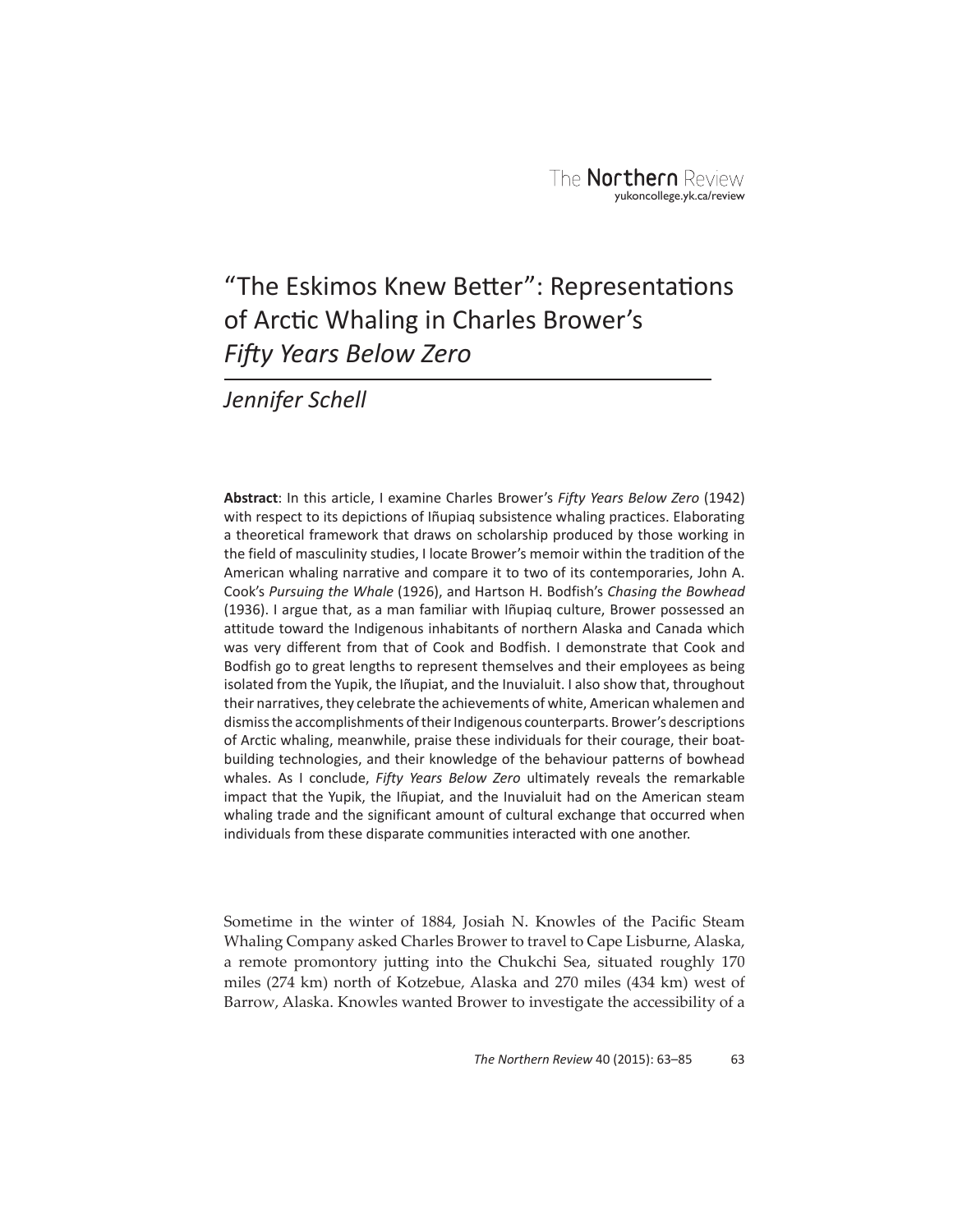recently discovered coal deposit and determine the feasibility of establishing a recruiting station for whaling vessels at this location. Because he wanted to travel to Africa as an able seaman with the merchant marine, the twenty-oneyear-old sailor from Bloomfield, New Jersey hesitated to accept Knowles's offer. After consulting some friends and mulling over the situation, he decided to defer his African adventure and accept the Arctic commission (*Fifty Years* 6–7).1

Thus, in May 1884, Brower boarded the steam schooner *Beda* in San Francisco and embarked for the Far North. When he returned to California almost a year later, he reported that because of the instability of the soil and the remoteness of the location, extracting the coal and building the recruiting station was impractical (*Fifty Years* 13–14). Though a commercial failure, Brower's trip to Alaska had a dramatic impact on the trajectory of his life, because it exposed him to the Arctic whale fishery and introduced him to the Iñupiat of northern Alaska.<sup>2</sup> In 1886, he returned to Alaska–this time to Barrow—to open a shore whaling station for the Pacific Steam Whaling Company. After marrying an Iñupiaq woman named Toctoo, Brower decided to make a permanent home for himself and his family in this remote Arctic village.3 As his memoir *Fifty Years Below Zero: A Lifetime of Adventure in the Far North* (1942) demonstrates, Brower became a prominent member of the Barrow community, who was well-respected by both its Iñupiaq and American residents.

Though valuable as an autobiographical and historical document, *Fifty Years Below Zero* is also important insofar as it reveals Brower's regard for Iñupiaq whalers and their traditional, subsistence hunting practices. In his memoir, he praises these individuals for their courage, intelligence, and ingenuity, as well as their prowess with their hunting implements, their knowledge of boat-building, and their insight into the behaviour patterns of bowhead whales. Throughout the text, Brower also demonstrates the remarkable amount of cultural exchange that occurred when the Iñupiat interacted with the other American whalemen who travelled to Barrow in search of oil and baleen. With a keen eye for detail and a good deal of empathy, he records the impact of this exchange on both Iñupiaq subsistence whaling practices and American steam and shore whaling activities.

Because he was familiar with Iñupiaq culture, Brower's attitude toward Barrow's Indigenous whalers was very different from those of his contemporaries John A. Cook and Hartson H. Bodfish, both of whom were captains of Arctic steam whaling vessels and both of whom composed memoirs of their experiences in the fishery. Unlike Brower's book, Cook's *Pursuing the Whale* (1926) and Bodfish's *Chasing the Bowhead* (1936) depict the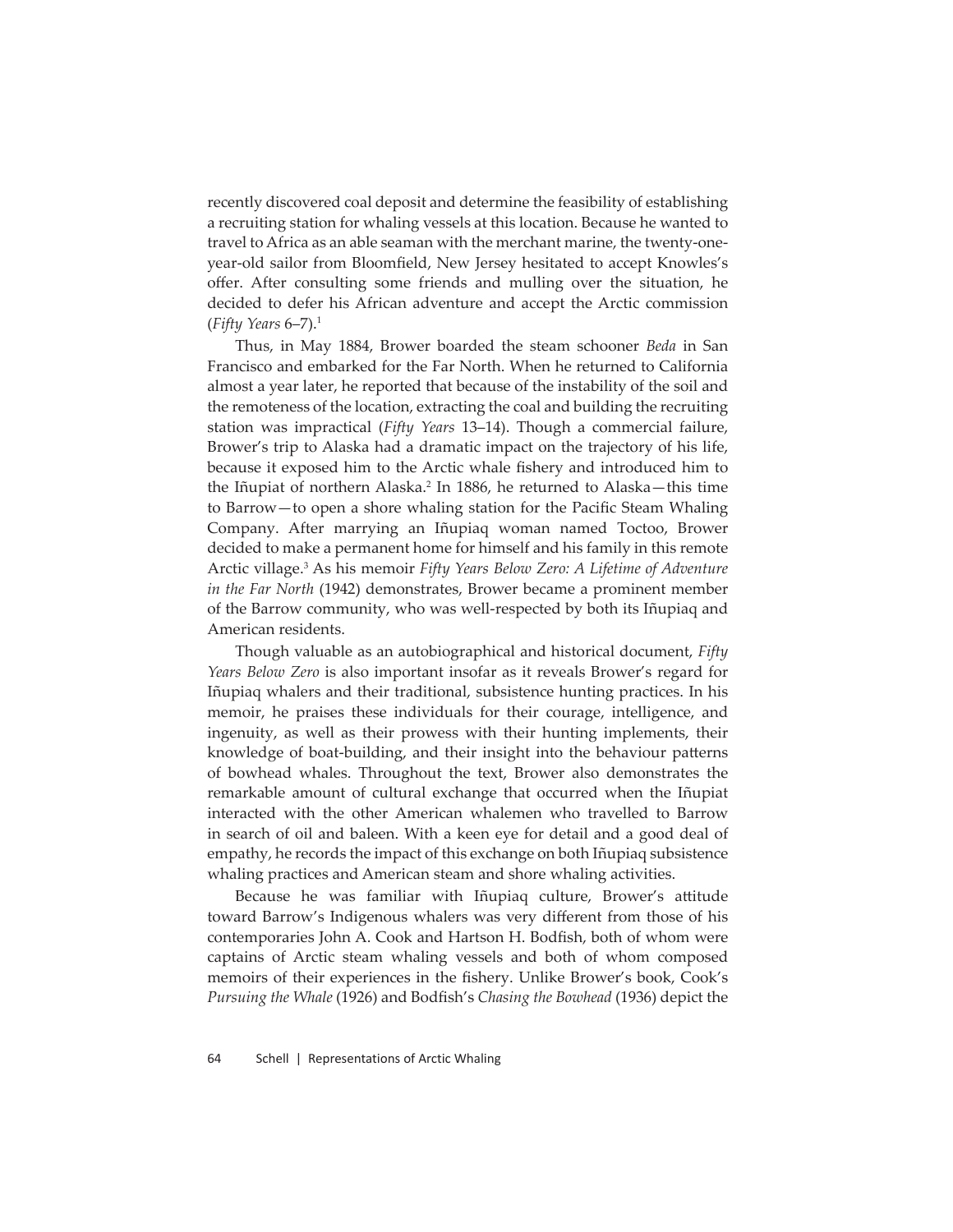officers and crewmen of American whaling vessels as members of distinctly different, hierarchically stratified communities, organized according to their members' racial identifications and class affiliations. In these texts, the Iñupiat represent a third community, primarily operating in isolation from the others. Not insignificantly, *Pursuing the Whale* and *Chasing the Bowhead* also indicate the authors' investment in the idea that the white men who occupied ranks in the upper echelons of the whaling industry were hypermasculine national heroes, exemplary Americans whose physical talents, personal character, and hunting acumen were absolutely awe-inspiring.4

Given that they focus, albeit to varying degrees, on the Arctic steam and shore whaling fisheries, *Pursuing the Whale*, *Chasing the Bowhead*, and *Fifty Years Below Zero* can be classified as whaling narratives. These kinds of texts have a long history in the United States, for they first emerged in the American literary marketplace in the 1600s. The publication history of early American whaling narratives parallels the development of the New England whaling industry, which dramatically expanded its scope prior to the American Revolution and the War of 1812. After these two disruptive international conflicts, the fishery became globally dominant, and it maintained its monopoly on the trade throughout the latter half of the nineteenth century. By the 1870s, foreign and domestic markets for whale oil began to decline because viable substitutes had been discovered and cetaceans had become increasingly scarce (Schell ix–x). Whalebone was still in demand, however, and bowheads were still plentiful in the Beaufort Sea. With the advent of steamships in the 1880s, which made Arctic travel faster and safer, the trade relocated its centre of operations from New Bedford, Massachusetts to San Francisco, California, where it enjoyed a roughly thirty-year period of prosperity before it finally collapsed (Bockstoce 20–21, 52). Published between 1926 and 1942, Cook's, Bodfish's, and Brower's memoirs address the twilight years of this once powerful and profi table American enterprise.

Perhaps because of the whaling industry's fairly rapid decline, *Pursuing the Whale* and *Chasing the Bowhead* possess a hefty sense of nostalgia for the fishery's storied past. Functioning as elegies lamenting the passing of one of the first globally dominant business enterprises in the United States, these narratives promote the notion that New England whalemen were mythic, hyper-masculine heroes, who sailed across the widest oceans in order to confront some of the planet's largest creatures with hand-tossed harpoons and lances. As Allan Forbes, author of the preface to Cook's narrative, puts it: "The whaling days are gone, to be sure, but the romance is left and *Pursuing the Whale* will do much to keep that romance alive" (x). According to Roy Chapman Andrews, author of the forward to Bodfish's narrative, "Those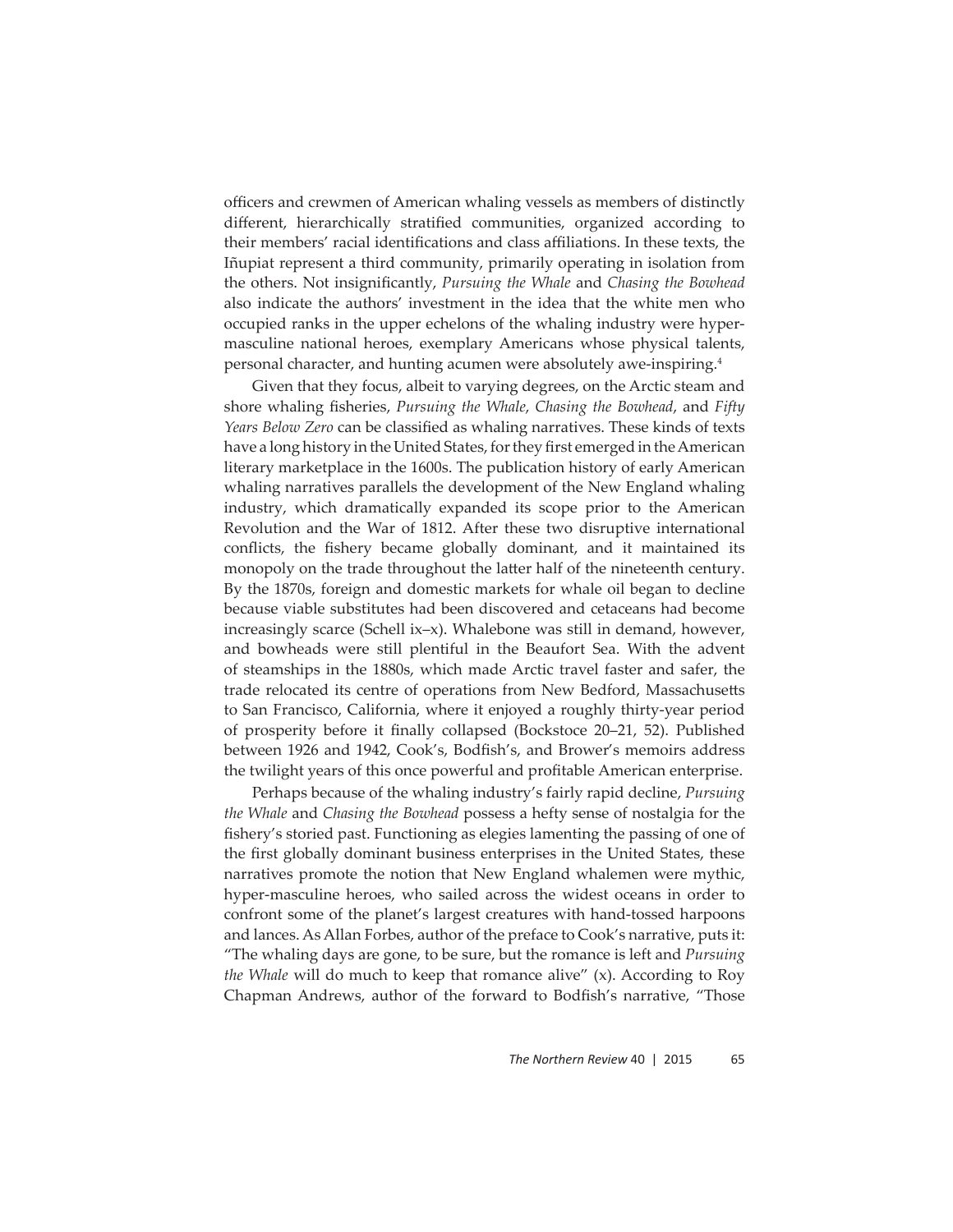men were real explorers who wrote a glorious chapter in the history of the United States" (v). Significantly, these passages applaud the white sailors, who built the New England whaling industry into a global powerhouse, not the many non-white and foreign-born mariners who worked alongside them. They also do not include North America's Indigenous hunters who practised subsistence whaling, using methods and tools developed before they came into contact with Europeans and Americans. Playing into the intense emotions nostalgia produces, *Pursuing the Whale* and *Chasing the Bowhead* celebrate the heroism of white mariners in order to inspire readers to take pride in their remarkable exploits and gain a greater appreciation for the United States, its men, its industries, and its history. Although it was produced at roughly the same time, Charles Brower's *Fifty Years Below Zero* refuses to depict white, non-white, foreign-born, and subsistence whalers according to these well-established, racially- and nationally-inflected paradigms, and this is precisely what makes it such a remarkable text.

# **II. American Whaling Narratives and Masculine Identity**

As archival evidence indicates, whaling novels, poems, songs, orations, memoirs, and stories proliferated across time, and they remained popular with American readers up through the early twentieth century (Schell 2–6). Many of these texts position white whalers as perfect specimens of American manhood.In his *Narrative of the Most Extraordinary and Distressing Shipwreck of the Whale-Ship* Essex (1821), Owen Chase describes nineteenth-century Nantucket whalers as possessing "exemplary private character, uncommon intelligence, and professional gallantry" (17). Speaking before the Senate in 1852, William H. Seward proclaimed:

> I wish to converse with you now of the chase, and yet not of deer, or hawk, or hound, but of a chase upon the seas … of a nobler sport, and more adventurous sportsmen than Izaak Walton, or Daniel Boone, or even Nimrod, the mightiest as well as most ancient of hunters, ever dreamed of—the chase of the whale over his broad range on the universal ocean. (236)

After likening white whalers to these famous anglers and hunters, Seward added that the success of the New England whale fishery was "a great triumph," because it represented a significant "source of national wealth, and an element of national strength" (242, 244). In *The Marine Mammals of the Northwestern Coast of North America* (1874), Charles Melville Scammon celebrates the "energetic," "intelligent," "skilled," "ambitious," and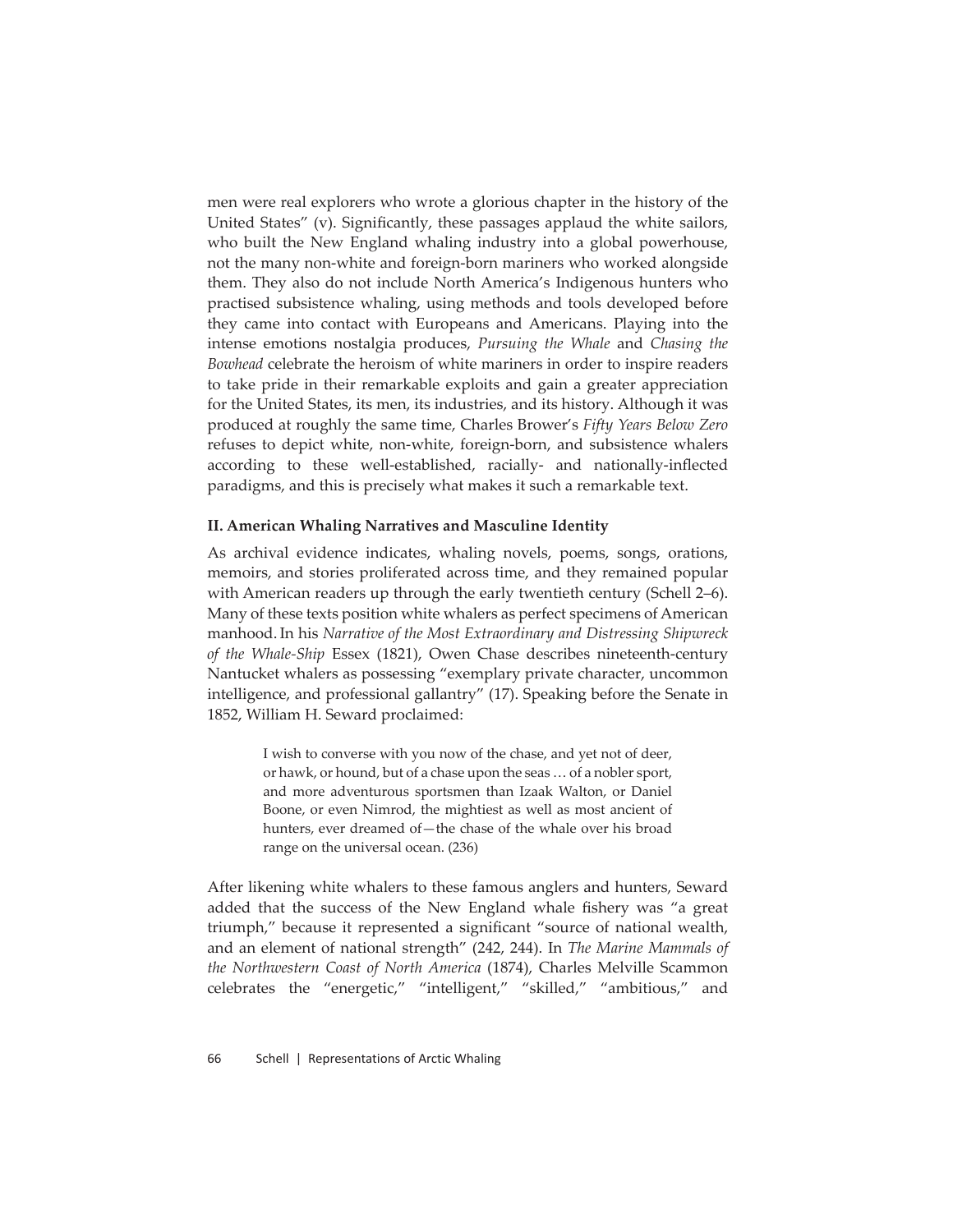"muscular" qualities of these mariners (240, 241, 252, 274). Meanwhile, in his novel, *Up North in the* Gorgon (1869), William H. Macy describes Mr. Pomroy as "one of the finest specimens of manly beauty that I have ever seen. A man of Herculean strength, with noble and dignified air, his character comported well with his appearance" (14). Taken together, these passages highlight some of the many admirable aspects of white American whalemen. They also stress the symbolic qualities and national import of these individuals.

Importantly, Chase, Seward, Scammon, and Macy focus on a wide range of manly qualities, some of which have to do with character and some of which have to do with physicality. In so doing, they provide further evidence for a claim that numerous scholars—Mark E. Kann, Amy S. Greenberg, David Greven, and Gail Bederman, among others—have made regarding the operations of certain forms of early American masculine identity. As Greenberg explains in her book, *Manifest Manhood and the Antebellum American Empire* (2005), "multiple practices of manhood," each of them class-based and racially-inflected, "competed for hegemony" in nineteenth-century American culture (10, 14). This idea helps to explain why some authors described whalemen as embodying all the characteristics of aristocratic manhood, while others described them as epitomizing selfmade manhood or rough manhood. A holdover from the eighteenth century, aristocratic manhood was an upper-class form of manliness that required that men be genteel, refined, noble, dignified, and gallant (Kann 12). In contrast, self-made manhood was a middle-class ideal that represented "a shared program of self-reliance, self-maintenance, self-control, self-creation," and rough manhood was a working-class ideal that embraced "values like physical prowess, pugnacity, and sexuality" (Greven 4; Bederman 17). To make matters more complex, some authors—including Scammon and Macy—described whalemen as embodying a mixture of these different manly ideals.

Although numerous non-white and foreign-born sailors worked in the nineteenth-century New England whaling industry, few, if any, of these men were depicted as exemplars of any form of American manhood. Scarcely mentioning them, Chase downplays the presence of the six African American sailors who shipped aboard the *Essex*. Resentful at having to share his living quarters with Portuguese and African American shipmates, foremast hand J. Ross Browne refers to the former as "mere brutes" and the latter as "disagreeable animal[s]" (41, 107–108). Exploiting these racial prejudices, some authors of nineteenth-century novels cast non-white and foreign-born whalemen as formidable antagonists for their white protagonists. In Joseph C. Hart's *Miriam Coffi n, or The Whale-Fishermen* (1834), a Wampanoag whaler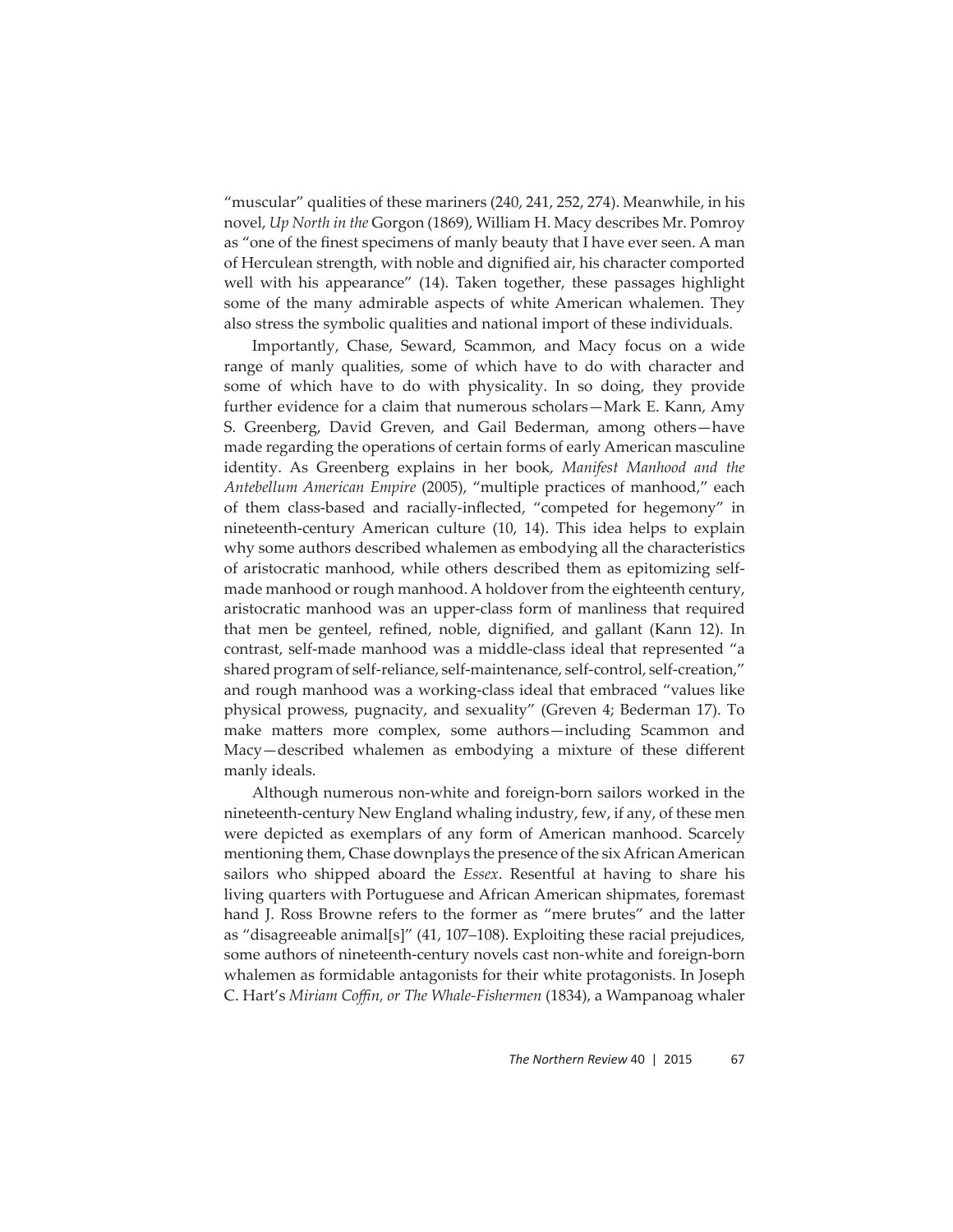named Quibby kills a young Nantucket sailor named Harry Gardner, and in Roger Starbuck's *The Golden Harpoon* (1865), a Maori whaler named Driko leads a mutiny, temporarily holding hostage all the white sailors aboard ship*.* In these texts, as well as many others published across the nineteenth century, non-white and foreign-born whalers are not applauded; rather, they are ignored or disparaged according to prevailing racial stereotypes.

Of course, white New Englanders were not the first or the only whalers on the North American continent. According to archaeological evidence from Alaska, the Birnirk peoples of the northern Arctic coast hunted whales between 400 and 800 AD (Brunner and Lynch 108). They were succeeded by the Thule people, ancestors of the Iñupiat and the Inuvialuit, who perfected their whaling techniques and practised them more intensively (Jensen 143). The Makah Tribe, located in what is now the state of Washington, engaged in subsistence whaling at least as long, perhaps longer (Erikson 578).<sup>5</sup> Importantly, these groups—and several others living in the Pacific Northwest—continued to practice traditional forms of whale hunting up through the late nineteenth and early twentieth centuries. When white American sailors travelled to the Pacific and Arctic Oceans, they sometimes encountered these whalers and wrote about their subsistence hunting endeavours. In his memoir *The Arctic Whaleman* (1857), Lewis Holmes provides a fairly objective description of the whaling practices of the Iñupiat (117–18). In his dime novel *Old Tar Knuckle and His Boy Chums* (1884), Roger Starbuck describes the paddling and hunting abilities of these individuals as "truly wonderful," "graceful," and "marvelous" (6). Other authors employed far more derogatory language. Macy describes a fictional Iñupiaq whale hunt, appearing in *Up North in the* Gorgon, as "a bungling job" (172). Meanwhile, Scammon describes the Makah as uncivilized "savages," who hunt leviathans with "toy-like harpoons" (32, 46). As he explains, "Like enemies in ambush, these [whalers] glide in canoes from island, bluff, or bay, rushing upon their prey with whoop and yell, launching their instruments of torture, and like hounds worrying the last life-blood from their vitals" (29). For Scammon, Indigenous whalemen are not noble sportsmen, characterized by their ambition, intelligence, nobility, or muscularity. Rather, they are uncivilized heathens who harasses their prey to death with all the savage cunning of a pack of hunting dogs.

Although American attitudes toward manly ideals changed over time, their regard for the Indigenous subsistence whalers of the Pacific Northwest and the Arctic did not. As Gail Bederman argues, toward the end of the nineteenth century, middle-class American men "were actively, even enthusiastically engaging in the process of remaking manhood" (15).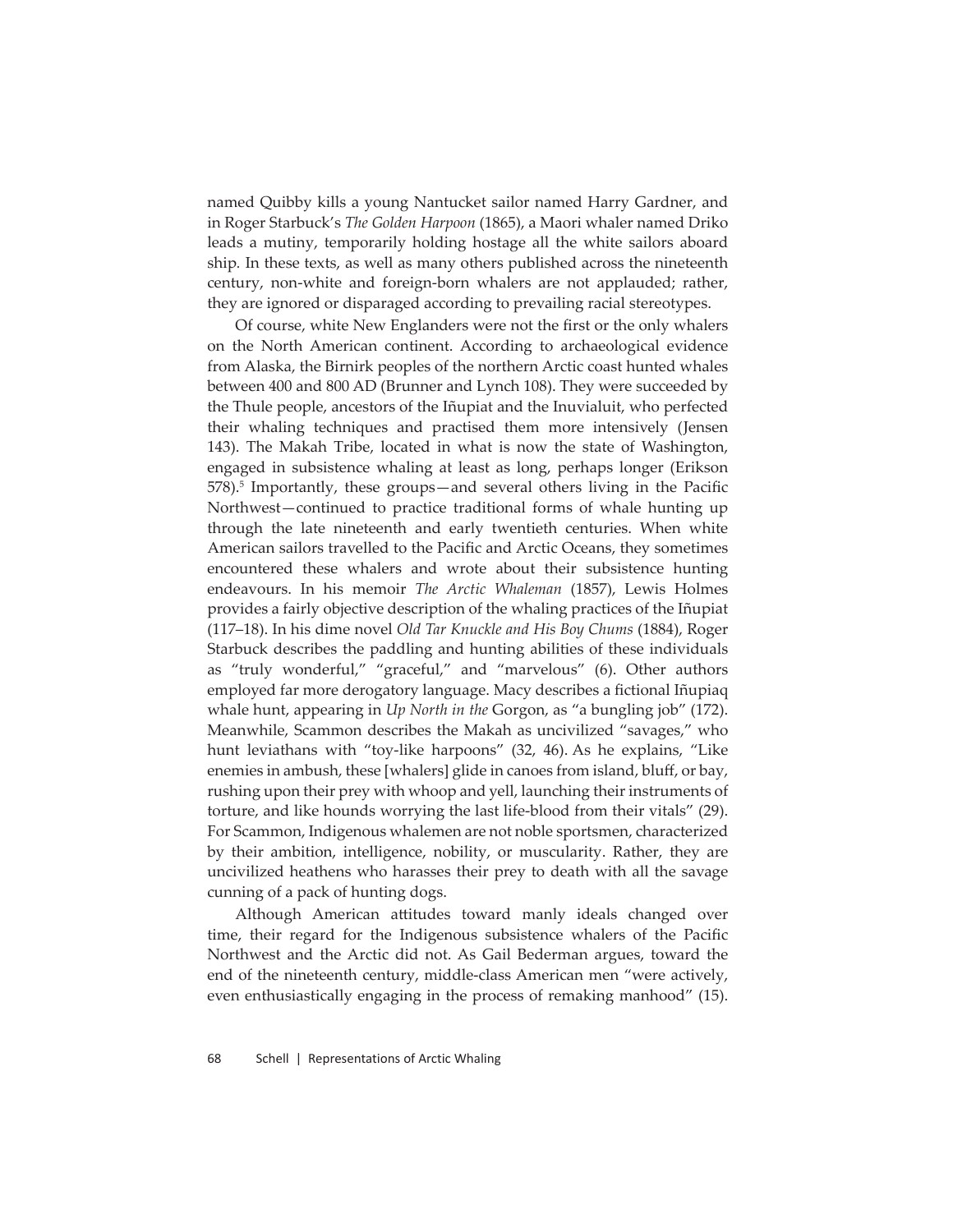To do so, they borrowed various features of the different, competing forms of manly identity circulating throughout nineteenth-century American culture. This new ideal represented a combination of what Bederman calls "civilized manliness"—which emphasized qualities like intelligence, honour, gentility, and respectability—and "primitive masculinity"—which emphasized qualities like strength, aggressiveness, power, and virility (23). As products of this period, Cook, Bodfish, and Brower display an investment in this newly-formed, but culturally-dominant manly ideal. In their narratives, they characterize themselves, and other whalers like them, as heroes because they possess the muscularity, stamina, and skill needed to endure the demands of whale hunting in the Arctic, as well as the intelligence, authority, and respectability required to command steam whaling vessels and shore whaling stations. Cook and Bodfish do not extend this consideration to Iñupiaq subsistence whalers, whom they describe using derogatory, racialized language. Simply put, they do not consider the Iñupiat to be exemplars of American manhood. Brower, however, adopts a different attitude toward these whale hunters, one of respect and admiration. What's more, he describes them as possessing many of the exact same manly characteristics as the white Americans applauded by Cook and Bodfish.

### **III. John Cook's and Hartson Bodfish's Isolationist Impulses**

While *Pursuing the Whale*, *Chasing the Bowhead*, and *Fifty Years Below Zero* are all whaling narratives, they take different forms and address different features of the trade. A fairly orthodox record of his Arctic whaling experiences, Cook's book was first published in London in 1926.<sup>6</sup> This text presents the author as a successful "self-made man" and chronicles the major events in his life, beginning with his first nautical voyage in 1868 and ending with his last whaling expedition in 1916. Published exactly ten years after Cook's narrative, Bodfish's *Chasing the Bowhead* is an as-told-to autobiography which was recorded by amanuensis Joseph C. Allen. Despite the compositional differences, Bodfish's and Cook's memoirs are very similar with respect to their structural and thematic content. Their titles are also grammatically parallel. Just like *Pursuing the Whale*, *Chasing the Bowhead* traces the narrator's rise through the rigid hierarchy of the American whaling industry and concludes with the author's last whale-hunting voyage. More than anything else, these books position Cook and Bodfish as capitalist success stories, hyper-masculine men from working-class origins, who, via a regimen of hard work and dedication, achieved the heroic status of captain. They also represent American whaleships as self-contained, isolated communities.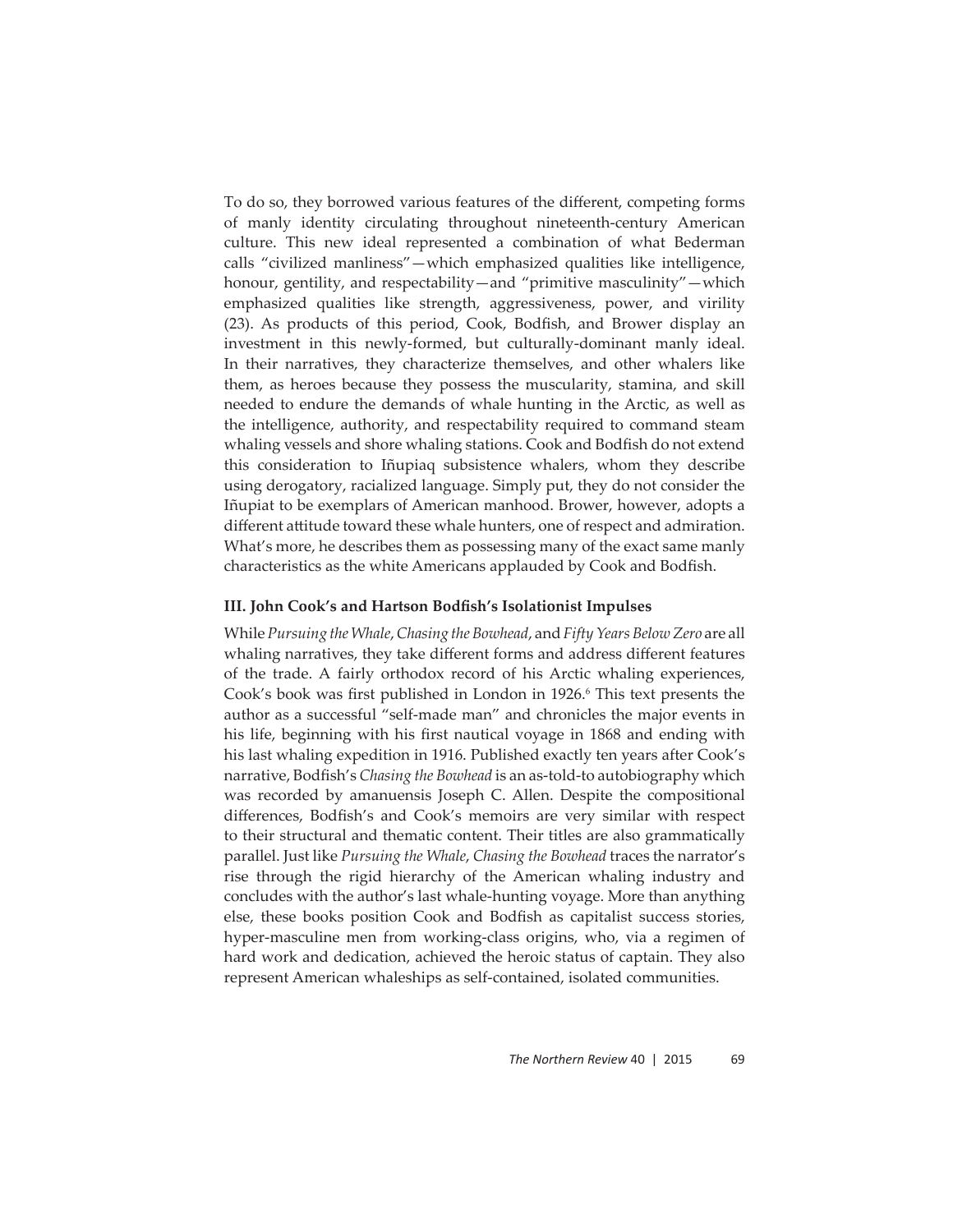Significantly, Cook's Pursuing the Whale and Bodfish's Chasing the Bowhead present readers with a very economically and racially stratified view of the steam whaling industry and life in Arctic Alaska. These texts demonstrate that the captains and their wives and families, all of whom were white Americans, occupied positions at the top of the shipboard hierarchy.7 Just beneath them were the mates and harpooners. The foremast hands—a motley crew composed of individuals of various races, ethnicities, and nationalities—ranked below the officers. As unskilled labourers, these sailors aboard ship performed most of the backbreaking toil involved in killing whales, trying-out the oil, and procuring the baleen. Typically not included in this hierarchy, the Iñupiat, the Yupik, and the Inuvialuit served the fishery in many different capacities: they furnished American whalers with handmade fur clothing; they provided them with caribou and ptarmigan meat; and they served as guides on wilderness hunting expeditions.

Cook's and Bodfish's descriptions of winters at Herschel Island, a small, remote island located in the Beaufort Sea north of Canada's Yukon Territory, suggest that these four groups segregated themselves into exclusive communities. Because it possessed a deepwater harbour, provided shelter from the crushing pack ice, and afforded vessels accessibility to the bowheads that congregated near the Mackenzie Delta, Herschel Island was a popular wintering ground for American whalers who sought to take advantage of spring whaling (Cooper 248–49). At the end of the summer season, vessels anchored at the island, where crewmen prepared for winter by gathering driftwood, digging food caches, and cutting blocks of ice. As Cook describes the situation, this labour was performed by the common sailors and overseen by the officers. With terse, spare prose, he records the routine of a typical day at Herschel Island: "the crew went to work at 8 A.M. At 12 noon they had dinner for which one hour was allowed them. At 4 P.M. all work was finished for the day. Thus seven hours each day with the exception of Saturday and Sunday, the men were expected to work" (258). Note that Cook does not mention the Iñupiat and the Inuvialuit, who also spent a large portion of their time living near the ships and working for the Americans.

What makes Cook's and Bodfish's descriptions of these winters even more remarkable is their emphasis on the exclusive social circles that the white Americans created for themselves. After listing the names of all the resident whaling couples, Cook mentions that "as often as once a week, we would be invited to a supper or dance aboard some of the vessels" (58). Since one of the ships had "a house fitted for theatrical performances," Cook and his wife "were entertained often by companies whose performers were found among the members of the several ships" (58). A quick survey of the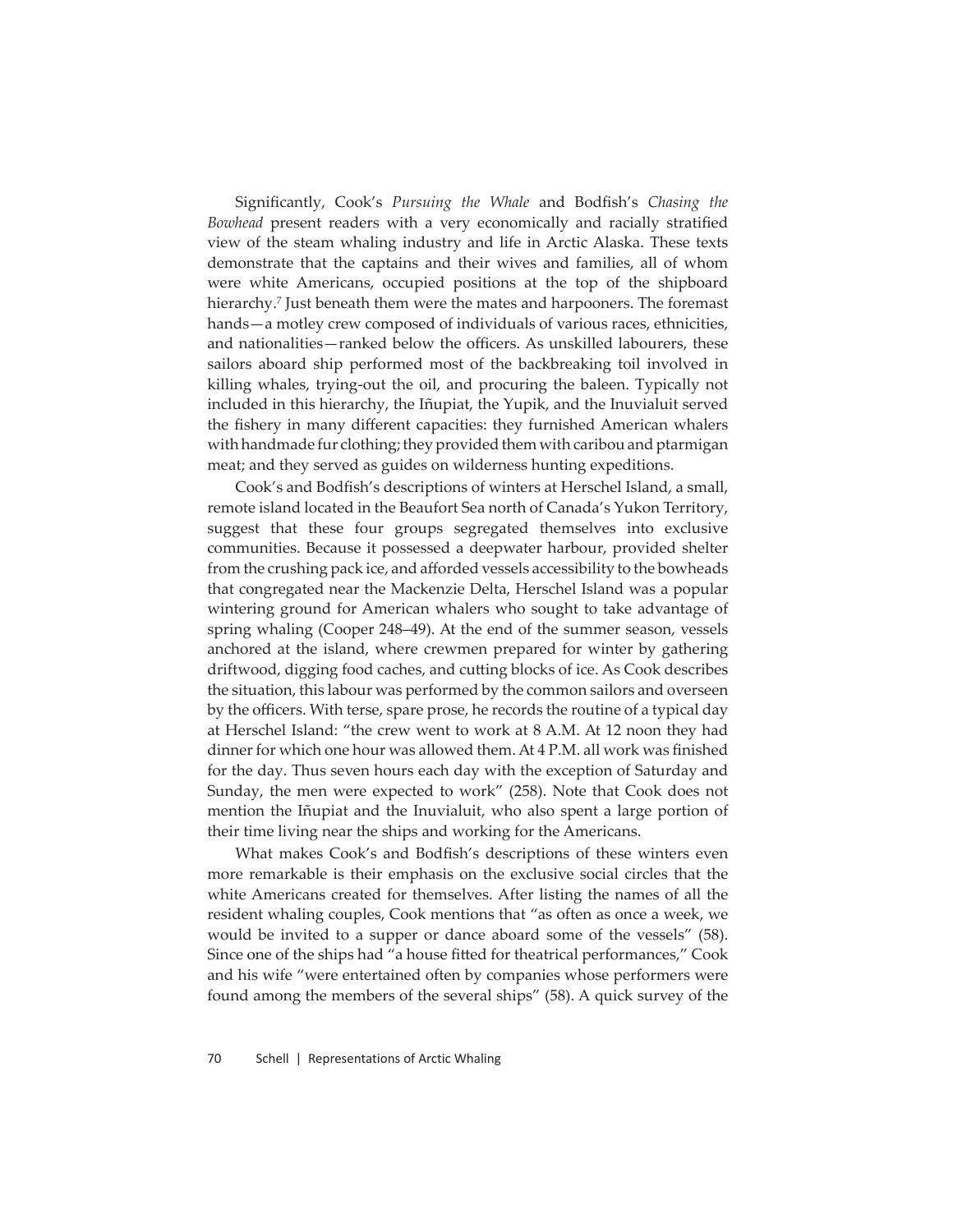chapters describing their first two winters in the Arctic demonstrates that the Cooks' social activities also included sled rides, holiday celebrations, orchestral performances, church services, masquerade balls, and whist parties (56, 58, 82, 83). Needless to say, these pleasures were reserved for the white men and women occupying upper-class positions in the hierarchy of Herschel Island society.

Because he was a first mate during several of these winters, Bodfish's narrative has a slightly different perspective on this class-based and raciallystratified hierarchy of men and women. According to him, each group had its own distinct name: "there was a circle known as the Four Hundred which included masters and their wives" (114). The officers formed their own club, a temperance society, which they called the "Dry-Throat Association"  $(116)$ . The latter entertained themselves with meetings, minstrel shows, and athletic events. In a revealing moment, Bodfish describes some of the animosity that developed between Herschel Island's upper and middle/ lower classes: "They [the captains] had quite an orchestra .… I might add that we had another orchestra in the fleet, even better than that, which was claimed by the less elevated social strata, and once when the Four Hundred wanted our band we found it impossible for the organization to be spared" (115). As this comment indicates, officers and their subordinates found a way to register their independence from their superiors; they refused to perform for Herschel Island's elite.

Significantly, neither Cook, nor Bodfish have much to say about the Iñupiat, the Inuvialuit, or their whaling practices. Although Cook often notes his gratitude toward the hunters who supplied his crew with fresh meat, he does not describe these men and women in any great detail. Several times, Cook mentions subsistence whalers, but he posits that these individuals learned the trade and obtained shoulder guns and bombs—what he calls the "necessary implements" of whale hunting—from American sailors (154). With respect to the Indigenous inhabitants of Plover Bay, a small settlement on the Siberian side of the Bering Sea, Cook goes so far as to claim that "the natives have depended on this supply of such articles [Western goods and whaling gear], without which they would have been unable to get the necessities of life" (145). He adds that these people "have been very quick to grasp the big advantage a whaleboat is to them over their big skin canoe, and they will save for years articles sufficient to trade in for a whaleboat"  $(147)^8$ In Cook's estimation, the Indigenous peoples of Alaska and Siberia did not engage in whaling until they acquired Western tools and hunting methods.

Initially, Bodfish makes similar assumptions about subsistence whaling practices. Toward the middle of his memoir, he observes that several Iñupiat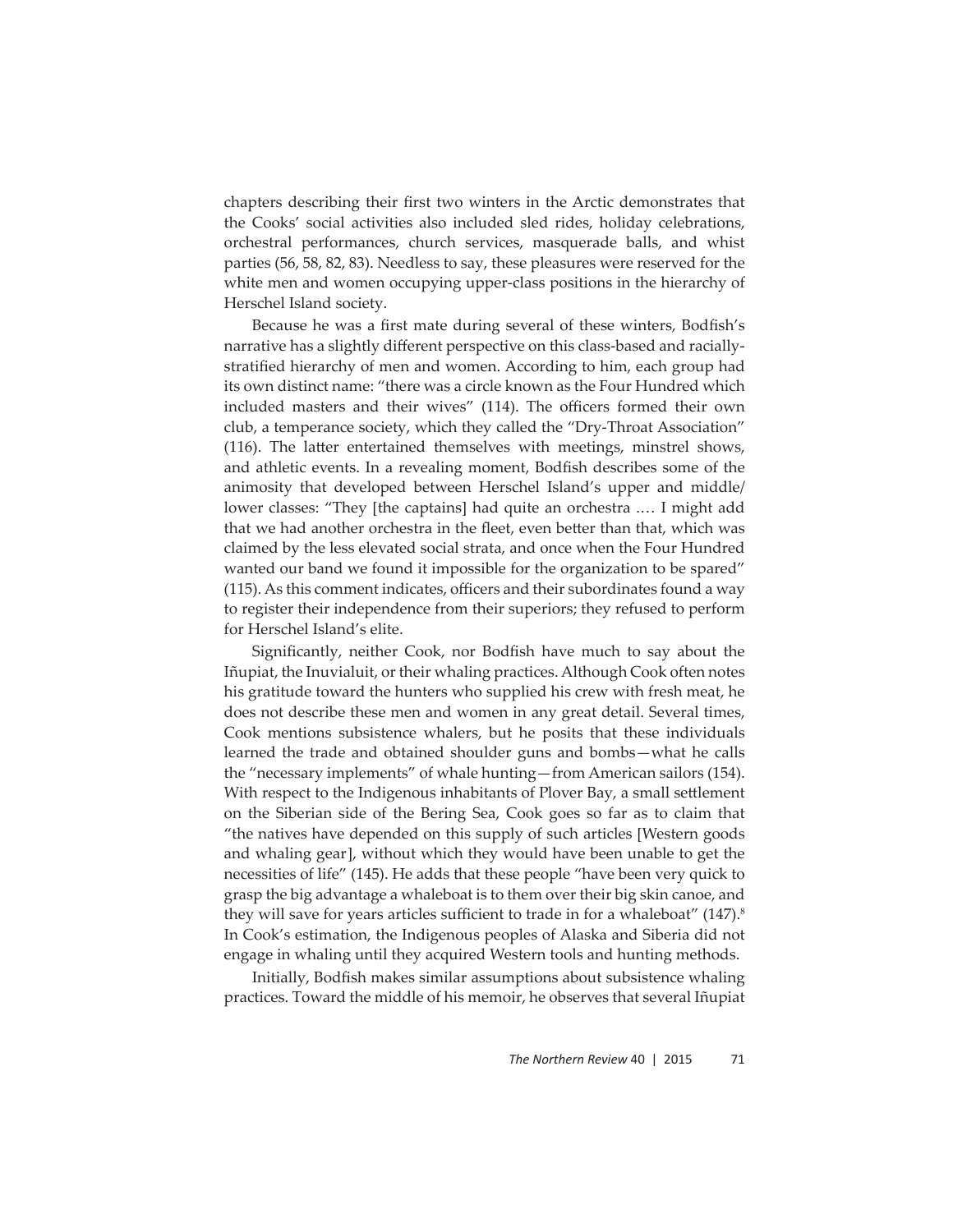"had seen us take whales and had an idea that they could do it as well," but they had to be taught how to go "whaling American style" (178). After discovering stone spearheads in whale carcasses, Bodfish concedes that the Iñupiat "tackled the whales with such implements" prior to their contact with Americans (215). Still, his comment that "these natives belonged back in the Stone Age" demonstrates that he was not particularly impressed with these hunters or their modes of killing whales (208).

While *Chasing the Bowhead* contains several interesting observations about Indigenous whalers and their hunting practices, it is perhaps more remarkable for some of its omissions with respect to American-Iñupiaq relations. Although Bodfish provides detailed descriptions of the various activities of the sailors wintering at Herschel Island, he does not mention that, during one of these winters, he developed an intimate and enduring relationship with an Iñupiaq woman named Lucy Kongona. During the 1901-1902 whaling season, Lucy lived with and worked for Bodfish aboard the steamship *Beluga*. She enjoyed a privileged position among the Iñupiaq employees, for she spent the winter making fur clothing for the ship's officers. The following spring, Bodfish took Lucy to the village of Teller, Alaska, where she disembarked from the *Beluga* in order to give birth to their son, Waldo Bodfish, Sr. Even though he was already married—he had wed Clara D. Howes of Martha's Vineyard in 1893-Bodfish did not abandon his Iñupiaq family. For many years, he provided Lucy with financial support, and he offered to pay to have Waldo formally educated outside of Alaska. Declining Bodfish's proposal, Lucy elected to raise their son in the Arctic as an Iñupiaq.9

Perhaps because it is such an intriguing question, scholars have speculated as to why Bodfish fails to mention Lucy and Waldo in *Chasing the Bowhead.* William Schneider suggests that, by focusing his memoir on his whaling life, not on his domestic concerns, Bodfish was trying to prevent both personal and professional embarrassment (163–64). While interesting to consider, Bodfish's reason for omitting Lucy and Waldo from his memoir ultimately does not matter all that much. What is more important is the vision of life in Arctic Alaska that finally emerges from *Chasing the Bowhead*. Because it contains no reference to either Lucy or Waldo, the memoir obscures the fact that American whalers could, and sometimes did, engage in close, longlasting relationships with the Iñupiat. Much like *Pursuing the Whale*, then, *Chasing the Bowhead* suggests that the white American men who worked in the whaling industry tended to isolate themselves from the Indigenous peoples they encountered in the Arctic.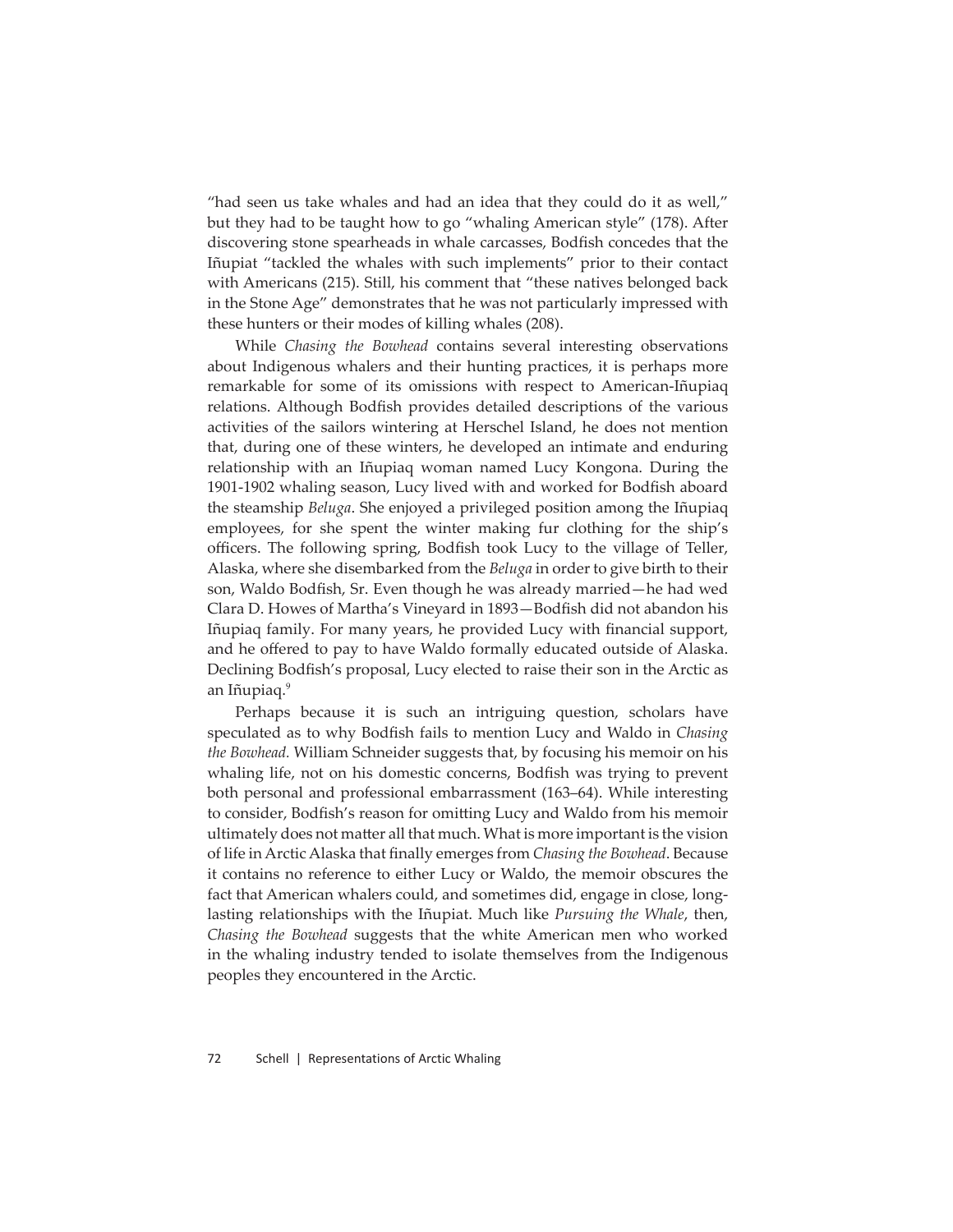# **IV. Charles Brower's Integrative Tendencies**

When compared to Cook's and Bodfish's memoirs, Brower's Fifty Years Below *Zero* presents readers with a far more complicated vision of life in the Far North in the early years of the twentieth century. He clearly demonstrates the degree to which he and a few other Americans—Fred Hopson, Jim Allen, L.M. Stevenson, and H.R. Marsh, among others—integrated themselves into the Iñupiaq communities of Arctic Alaska.<sup>10</sup> More importantly, he records the changes that resulted from this integration, with a complex mixture of pride, nostalgia, regret, and sadness.

Here, it is worth noting that *Fifty Years Below Zero* has a very convoluted textual history. According to historian Terrence Cole, Brower was prompted to write his memoir by Vilhjalmur Stefansson, an anthropologist and traveller interested in the Indigenous peoples of the Arctic (xviii–xix). As a close friend, Stefansson knew that Brower was a valuable source of information about the Iñupiat and their cultural practices. Thus, he urged him to record his Alaska experiences for posterity. Although Brower felt some apprehension about his abilities, he began composing his memoir—originally titled "The Northernmost American"—sometime in the 1920s. Drawing loosely on his journal, Brower autotyped the manuscript in individual sections, which he mailed to Stefansson as soon as they were complete.<sup>11</sup> At approximately nine-hundred pages, the final text proved to be so unwieldy that most of the publishers Stefansson consulted refused to take on the project. After some wrangling, he managed to convince a magazine editor to adapt it into a series of four articles that were eventually published in the *Blue Book* between 1932 and 1934 (Blackman 36–37). Finally, in June of 1841, Dodd, Mead, and Co. agreed to condense the compendious manuscript and rewrite portions of it for publication in book form (Cole xx). The end result was *Fifty Years Below Zero*, a memoir that went through nineteen printings and proved to be very popular with American reading audiences (Cole xi).

Although it is a whaling narrative, *Fifty Years Below Zero* is very different from *Pursuing the Whale* and *Chasing the Bowhead*. Since Brower was not a steam whaler, entrenched in strict shipboard hierarchies and motivated by intense personal ambition, his memoir does not meditate on class, wealth, and social mobility as much as Cook's and Bodfish's do. Also, it does not focus exclusively on whaling. Instead, *Fifty Years Below Zero* describes Brower's most exciting Alaska endeavours and adventures. According to his book, he travelled extensively; he lived with several different Iñupiaq groups; he trapped and traded for furs; he owned a mercantile store; he excavated archaeological sites; he collected specimens for natural history museums; he entertained explorers; he assisted aviators; he rescued stranded sailors;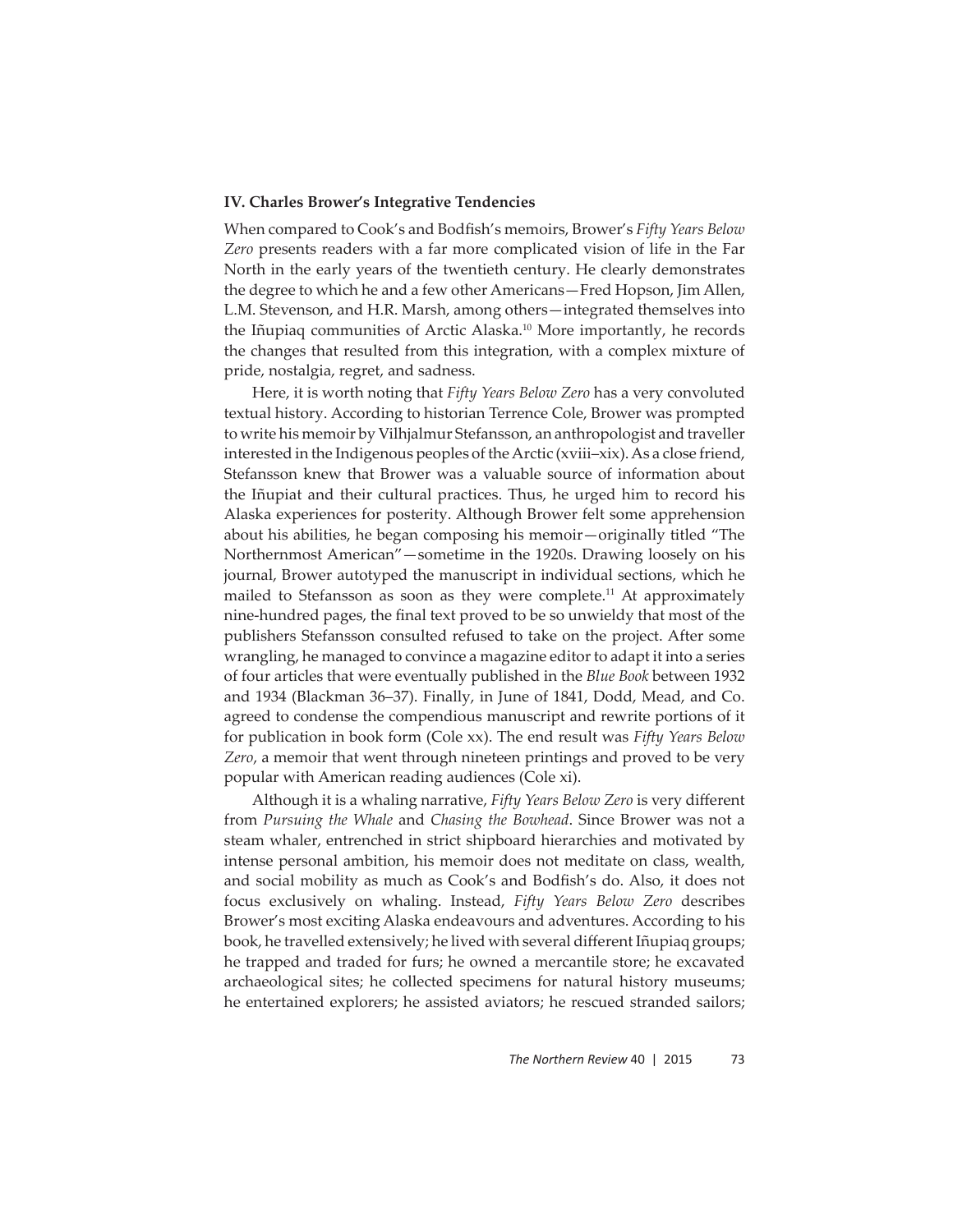he served as an intermediary between the Iñupiat and the Presbyterian missionaries; and he worked for the United States Census Bureau and Post Office. In the end, what emerges from *Fifty Years Below Zero* is a sense of how dedicated Brower was to experiencing all aspects of life in Arctic Alaska.

Given that whaling was such an important feature of Brower's life, it should come as no surprise that descriptions of this activity appear everywhere in *Fifty Years Below Zero*. Not coincidentally, the book opens with a celebratory depiction of white American whalers and their exceptional manly qualities. Blending humour with seriousness in the first few paragraphs of the first chapter, Brower proclaims, "Ladies' corsets! For without them there would have been no demand for whalebone, hence no great whaling fleets of sturdy wooden vessels, sail and steam, manned by men the like of whom the world had never known" (6). Later, he describes the American whale fishery as "A far-flung Arctic industry with hardship, disaster and violent death on one side of the ledger, balanced by fabulous profits on the other" (6). Taken together, these two statements stress the tremendous financial gains waiting for those brave and hardy men willing to take on the severe challenges of hunting whales in the Far North.

Brower continues to praise white American whalers throughout the opening portions of the book. After watching Captain Colson navigate the *Orca*, an Arctic steam whaling vessel, through the treacherous ice floes of the Chukchi Sea, he explains that he "acquired great and sudden respect for whaling captains. You couldn't help it after watching that night's work" (12). He adds, "Captain Colson was no exception to dozens of others with whom I became intimately acquainted later. They hailed mostly from eastern states but all the old whaling centers were represented. Whatever else anyone may say about those two-fisted whaling captains of the Arctic, believe me they were *men*" (12).<sup>12</sup> Here, Brower refers specifically to high-ranking white whalers and invokes the long, proud history of the New England whaling industry. By endorsing the manly qualities of these American mariners particularly their physicality, intelligence, and determination—Brower, much like Cook and Bodfish before him, substantiates the idea that these men are national heroes.

In his descriptions of his own whaling exploits, Brower characterizes himself in much the same manner. Although he occasionally adopts a self-deprecating tone, he consistently emphasizes his manly bravado, his physical dexterity, his practical intelligence, and his improvisational abilities. When he tells the story of his first successful whale hunt, he uses vivid prose, italicized words, and exclamation points. After noting that the season was initially filled with failures, Brower explains, "What happened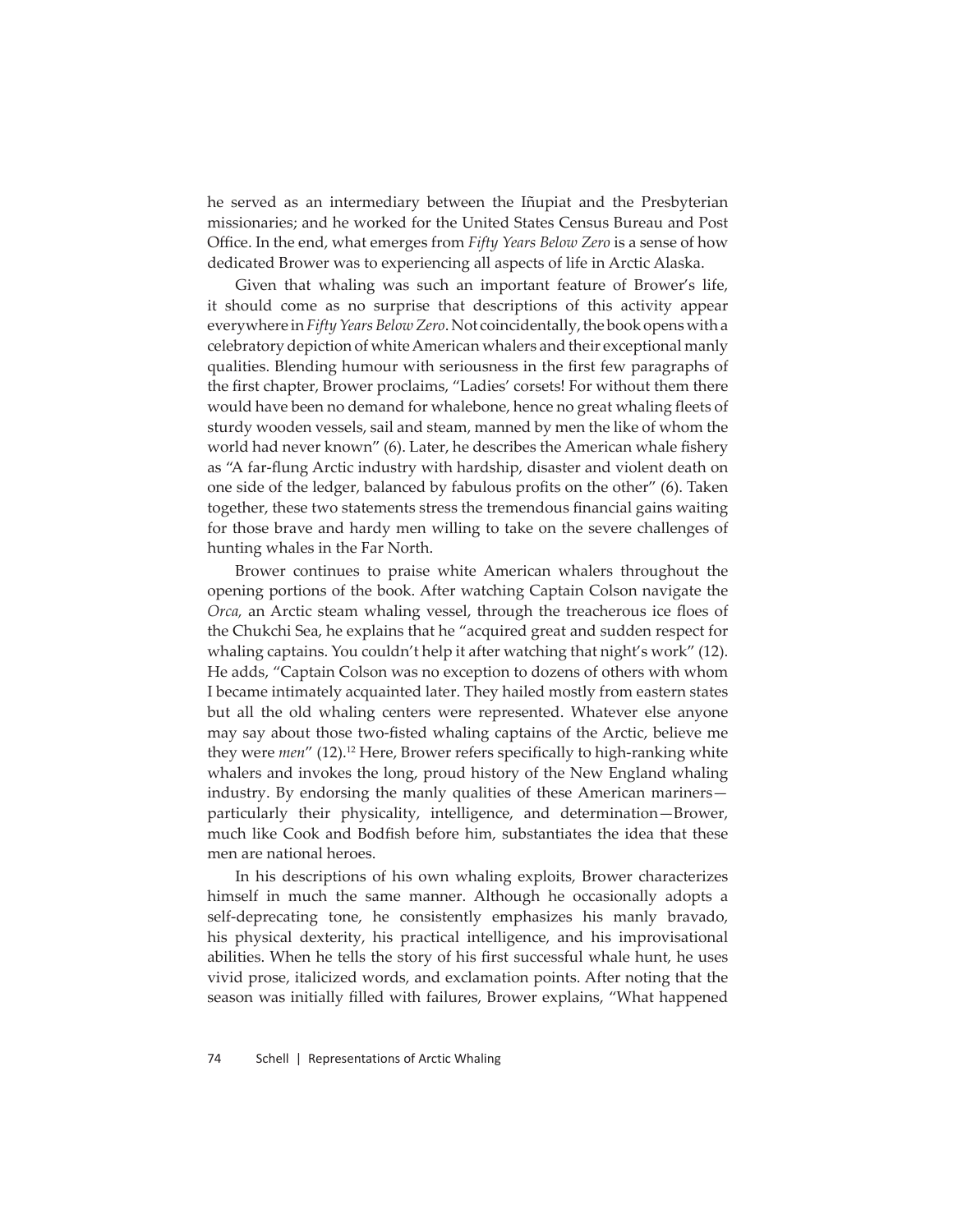then was like one of those dreams where no sooner do you *think* a thing than it materializes before your eyes" (124). After this preamble, he elaborates the circumstances of the hunt: "The men had hardly returned to their boats and were still flinging back jibes when the first whale anybody had seen in days broke directly in front of the oomiak" (124). Segueing into action-oriented prose, he notes, "There was only time to grab a handy whale-gun and shoot before it pitched to go under the ice" (124). Still within earshot, Brower's employees responded swiftly:

> At the report, followed by the bomb burst, back the men came on the run, thinking sure I'd had an accident. I had no idea myself of having actually killed that whale. But with everyone running around me trying excitedly to explain, Toctoo quietly peeked over the edge of the ice and saw some enormous flukes just beneath the water. Next instant a dozen hands had grabbed irons and made them fast in the submerged carcass. (124)

With a series of short staccato sentences, he concludes, "I had waited a long while to kill my first whale. Here it was. And not a bad haul for a novice!" (124).

Although he spends the majority of *Fifty Years Below Zero* describing his own whaling endeavours, Brower does bestow some unadulterated praise upon Alaska's Iñupiaq subsistence whalers and what he calls the "primitive art of whaling from the ice" (46). Toward the beginning of his memoir, he records an instance in which he was invited to witness an Iñupiaq hunt. After watching a harpooned whale dive underneath the ice, Brower admits that he thought that the Iñupiat had lost their quarry. According to him, though, "the Eskimos knew better," for the whale soon resurfaced, and they were able to kill it and haul it onto the ice (51). Of note, Brower gives all the credit for this success to the Iñupiaq "lance expert," whose "lightning speed" and "deadly precision" slayed the mighty cetacean (52). Taken altogether, these passages highlight the practical knowledge, innate intelligence, and physical prowess of Iñupiaq subsistence whalers.

When describing another hunt that took place during the same whaling season, Brower emphasizes some of the Iñupiat's other admirable qualities:

> Then things happened fast. As we slid off the animal, one kick filled the boat with water and nearly swamped us. But this seemed only to weld the Eskimos into a single machine that responded perfectly to Attungowrah's orders from the stern. No sound or ripple marked their powerful paddle-strokes, no fear showed on any face. (56–57)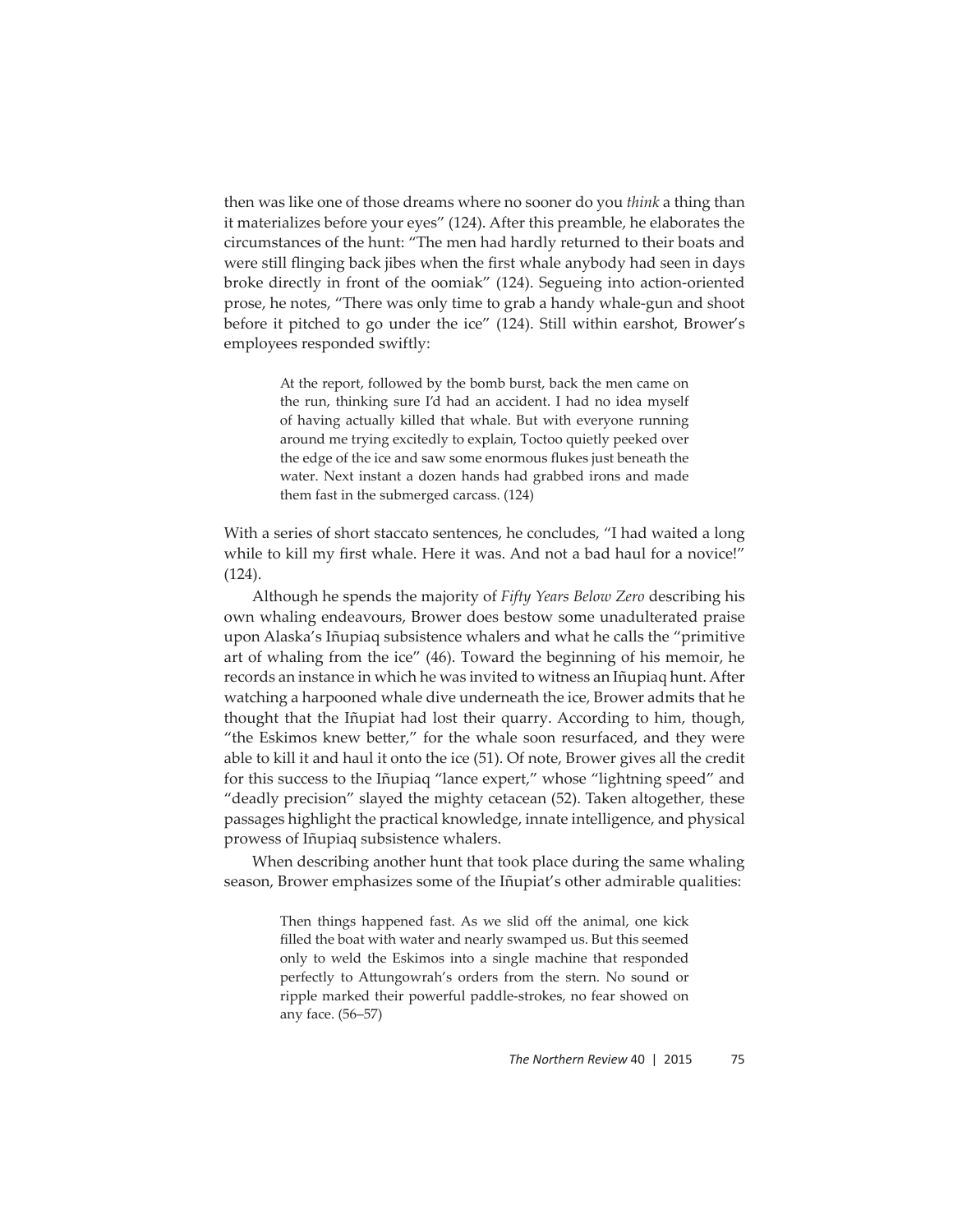Here, he highlights the courage and coordination of Indigenous whalers, using a highly complementary mechanical metaphor that most American whaling authors reserved for white seamen.<sup>13</sup> More significant is the fact that he concludes this passage with some particularly effusive praise, exclaiming "Wonderful whalers, those old-time Eskimos!" (57).

Even Brower's descriptions of the Iñupiat's "probably prehistoric" whaling implements are complimentary (47). Of their lances, he says, "The flint heads of these murderous things were beautifully made. Often as large as a man's hand, they had edges so sharp that a casual cut from a lance head was one of the most painful wounds I ever got" (48). He describes their knives as "well adapted to the tough job of cutting up dead whales," and he comments that "It was marvelous how quickly a whale's carcass could be sliced up with such knives" (48). Marvelling over how quickly and efficiently the Iñupiat completed this process, Brower notes that they followed "a trial-and-error technique developed through untold generations of whale hunting" (53). To register his appreciation of the entire subsistence whaling experience, he explains, "I wouldn't have missed my several weeks' dip into the Stone Age for anything in the world" (68). Note that nowhere in this discussion does he disparage Indigenous whaling gear or practices, and nowhere does he insist that the Iñupiat learned their methods from white Americans.

Taken together, Brower's descriptions of American and Iñupiaq whalers raise an important question: why was his attitude towards these individuals so different from that of his contemporaries? The answer to this question lies in Brower's work history and the empirical circumstances surrounding his first trip to Alaska. Simply put, Brower was not a lifelong veteran of the New England whale fishery. He was already an experienced merchant mariner when he began whale hunting, and his involvement with the trade was restricted to shore whaling, not deep water whaling. Unlike Cook and Bodfish, then, he did not have a strong personal investment in presenting readers with heroic images of the fishery and its hyper-masculine workers. Also of note is the fact that Cape Lisburne, where Brower spent his first winter in Alaska, was not a popular stop for whaling or trading vessels. Initially, Brower's entire social circle consisted of three co-workers, one of whom he disliked immensely. Although he does not have much to say about this situation in *Fifty Years Below Zero*, he discusses it in "The Northernmost American." As he explains, his relationship with the co-worker in question deteriorated so much over time that he "thought it best to stay out [of the house] as much as possible" (133). Befriending several nearby Iñupiat, Brower spent the remainder of his first winter in Alaska living in their camps,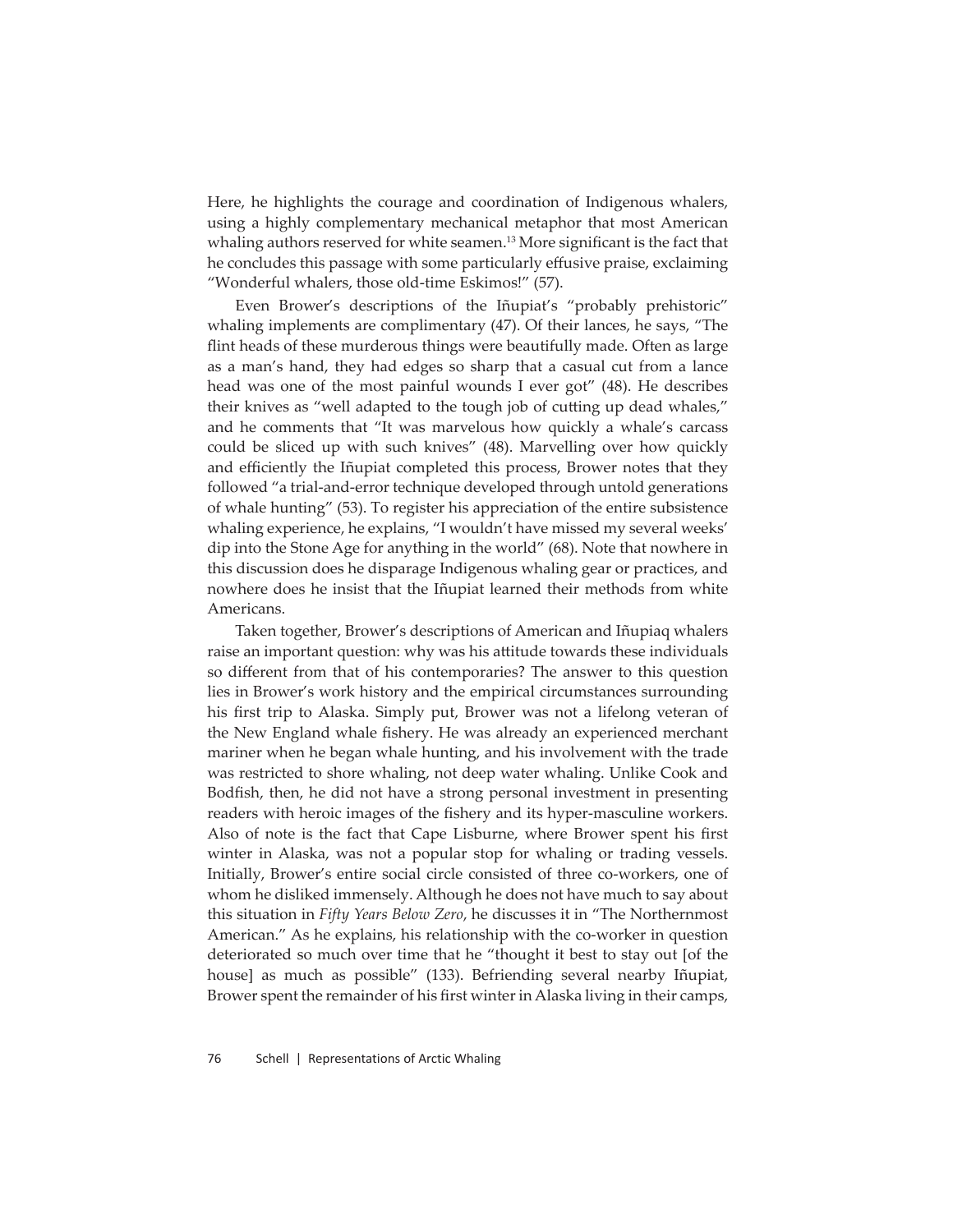learning their language, and exploring their country. Four years later, he married one of these individuals, a sixteen-year-old girl named Toctoo (*Fifty Years* 15).14 Right from the very beginning, then, a variety of factors made Brower far more predisposed to appreciate Iñupiat culture than either Cook or Bodfish.

Over time, Brower's curiosity about and admiration of Indigenous beliefs, traditions, and practices served him well. He was able to see that the methods of coastal whaling employed by white men were ineffective, especially when compared to those used by the Iñupiat. During his first few shore whaling seasons, Brower directed his men to build long roads over the constantly shifting pack ice so that they could transport their wooden watercraft from the shore to open water. According to Brower, "dragging heavy whaleboats over eight miles of ice shaped like the Rocky Mountains" proved to be "man-killing work" (100). It was also completely ineffectual. As Brower explains, "Chipping and chopping alone, it took us all night and most of the next morning to haul our boats to the new flaw [floe]. We got there just in time to learn that one small and three large whales had been taken by the jubilant Eskimos—but that the run was over now" (102). Emphasizing the frustration he felt, Brower concludes with the short, exclamatory sentence: "It *would* be! (102).

What made the shore whaling practices of the Iñupiat far more successful than those of the Americans was their *umiat*, highly-maneuverable, lightweight boats made of wooden frames covered with sealskin.15 Instead of cutting trails through and hauling wooden whaleboats across the jagged pressure ridges of the pack ice, the Iñupiat simply carried their *umiat* to the edge of the floes and watched for whales. When they spied a bowhead, they slipped their boats into the water, paddled swiftly to within harpooning range of their prey, and retreated before they could be swamped by the whale's flailing fins and flukes (Brower 50–53). Though he does so in a dry and understated fashion, Brower openly admits the superior hunting abilities of the Iñupiat and the advantages of their boats in *Fifty Years Below Zero,* commenting, "Maybe those Eskimos weren't so dumb, at that" (100).

To avoid financial ruin, Brower devised a new plan for his shore whaling station. As he explains in *Fifty Years Below Zero*, "It was this. If I could get a native crew together, fit out an oomiak and whale *Eskimo fashion*, it might be worth a try" (122). Although these whale-hunting methods eventually proved to be very successful, Brower initially faced a great deal of opposition from both white Americans and the Iñupiat. He explains that his friend and partner, "George [Leavitt] was skeptical about my getting a native crew" (122). He adds that "our own boys" had great difficulty "trying to keep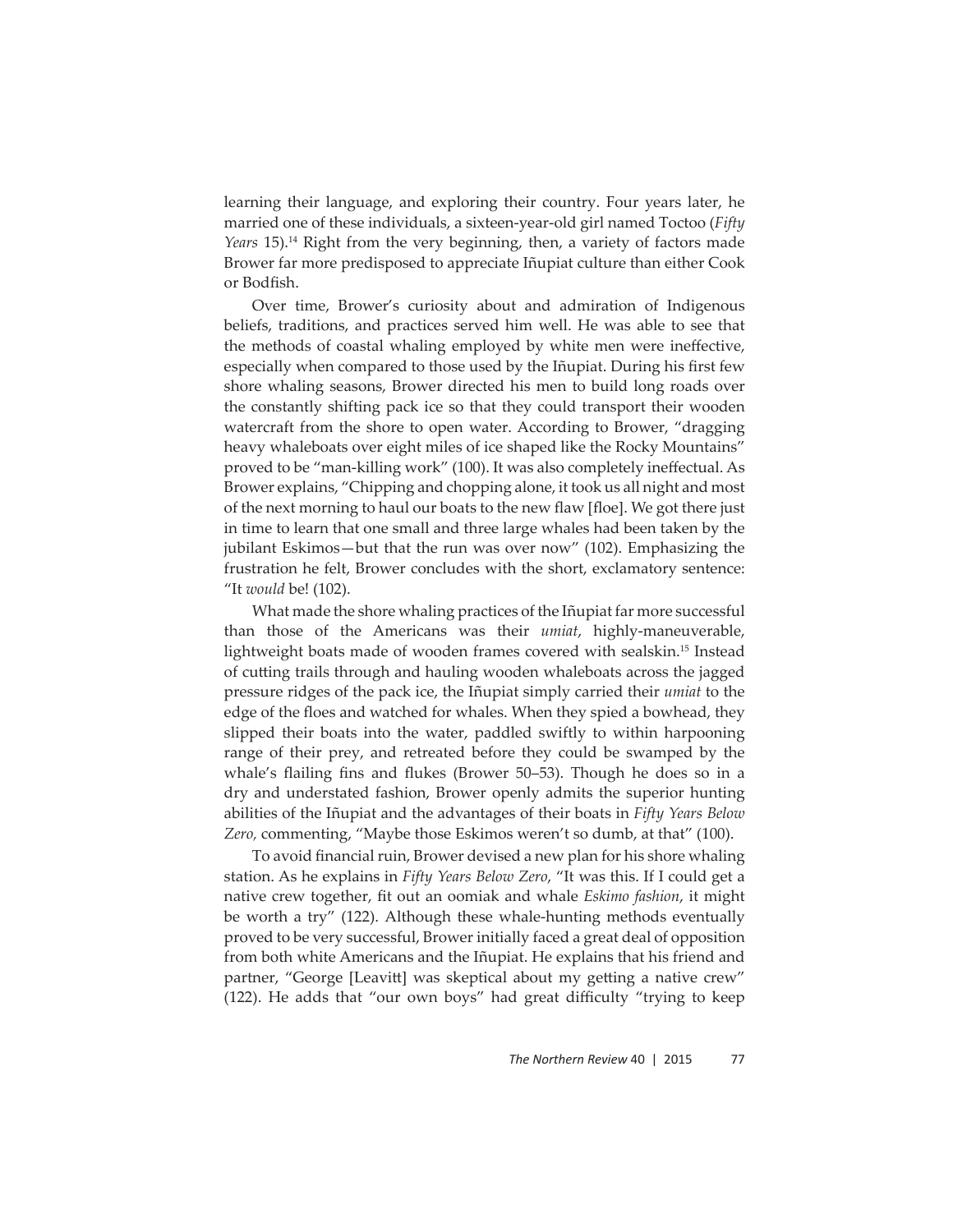their faces straight" as they watched his Iñupiat whalers perform traditional rituals over their *umiaq* (122). Meanwhile, Iñupiaq hunters were hesitant to work for Brower, because they were bound by particular cultural taboos and reluctant to abandon their traditional whaling customs. His first recruit was Poka, a well-respected whaler, who was forbidden from joining the Iñupiaq hunt because his wife had died recently. Significantly, Poka only agree to join Brower if he "succeeded in getting a full crew of Eskimos" and if he "promised to do everything the Eskimo way" (122). To satisfy Poka's demands, Brower hired numerous Iñupiaq women, with whom came a whole host of rules, rituals, and prohibitions, most of which had to do with menstruation and urination (149).<sup>16</sup> When he and his crew of Iñupiaq men and women caught the first whale of the season, Brower proved all of his doubters wrong. Reflecting upon that year in "The Northernmost American," he credited his success to the Iñupiat: "I have often wondered what we should have done without the eskimomen" (324).<sup>17</sup>

Thus, Brower demonstrates the irrevocable impact that he had on both the American steam whaling industry and Indigenous subsistence whaling practices. With respect to the former, he inspired shore whaling stations to hire native recruits, a practice that became commonplace by 1894 (Blackman 11–12). With respect to the latter, Brower convinced the Iñupiat to use American whaling implements and abandon many of their cultural taboos. In so doing, he helped to transform whale hunting from a subsistence activity into an economic enterprise. Instead of sustaining Barrow's entire Iñupiaq community, whaling became a way for individuals to earn money to purchase Western goods for themselves and their immediate family members. With a remarkable sense of self-awareness, Brower records these changes:

> Whether or not my eleventh hour success with a bomb-gun made any deep impression on the Eskimos, the spring of 1888 marked the last season in which many of them kept to their old whaling customs. After that the younger crowd began more generally to adopt our whaling gear, tackles, guns, bombs, and all. They even insisted on hard bread and tea out on the ice. Tents, however, were not to be used for many years yet; not until we began to hire Eskimos to whale regularly for the station. Then they demanded everything exactly the same as the white men. (124)

This passage clearly registers Brower's cognizance of the fact that Iñupiaq life in the Far North rapidly and radically altered in response to increasing contact with Americans and their market economy. As he lamented,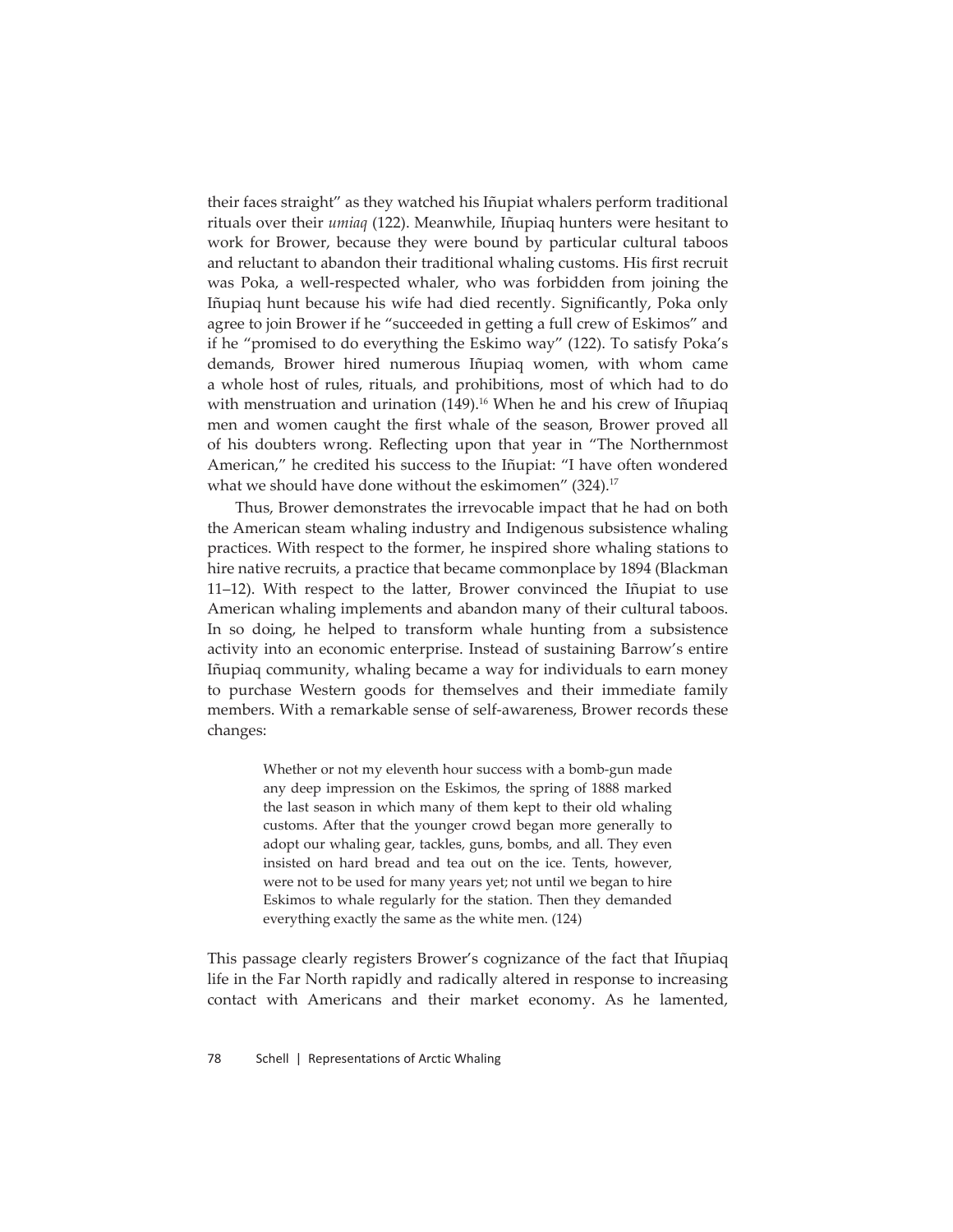"Somehow, their forefather' charms no longer worked—regrettable as this seemed from a sentimental point of view" (165).

Along with these changes came numerous others—the introduction of alcohol, the scourge of epidemic diseases, the arrival of Presbyterian missionaries, the prohibition of dances, and the building of wooden houses—all of which Brower recorded and condemned in *Fifty Years Below Zero*. With respect to the devastation wreaked by the alcohol brought to Alaska by American whalers, Brower writes, "The village was not so nice as in other winters. Almost everyone was making hooch" (142).<sup>18</sup> Later in his memoir, Brower describes the painful loss of such close friends as Appiyow, who died from an alcohol-related illness, and Mitigerah, who was killed in a drunken brawl (143, 161). By 1896, "the hooch problem" was so bad that Brower "took direct action … by walking in and smashing the stills à la Carrie Nation" (182).<sup>19</sup> These dramatic and drastic measures brought hoochmaking in Barrow to a halt, at least temporarily.

If the introduction of alcohol caused widespread death and destruction among the Iñupiat, so did the arrival of contagious diseases. Brower's description of a particularly virulent influenza epidemic that occurred during the summer of 1901 is filled with horrific detail: "they had been dying all along the coast and up the rivers. From the postures of the bodies, we could almost visualize it happening—the stronger members dragging the weaker on to the banks to die, then paddling a little farther until it came their turn to be abandoned" (229). Later epidemics proved to be no less disastrous. During an especially severe measles outbreak in 1902, Barrow lost one hundred twenty-six of its Iñupiaq inhabitants, including Brower's wife Toctoo and one of their young children (234).

Insofar as the other changes are concerned, Brower explains that the Presbyterian missionaries convinced the Iñupiat to abandon their traditional sod homes for wooden frame houses which were cold and drafty in the wintertime. According to him, "This meant heating by stoves, and as driftwood continued scarce as hens' teeth, the result was that the wooden shacks were usually cold and drafty, with much pneumonia ensuing" (232). With a complimentary tone, Brower observes, "They [wooden houses] weren't half so practical as the old-style native igloos which generations of trial and error had developed for just such conditions, and in which an even day-and-night temperature could be maintained by stone lamps" (232). Growing increasingly critical of Barrow's Presbyterian missionaries, he suggests: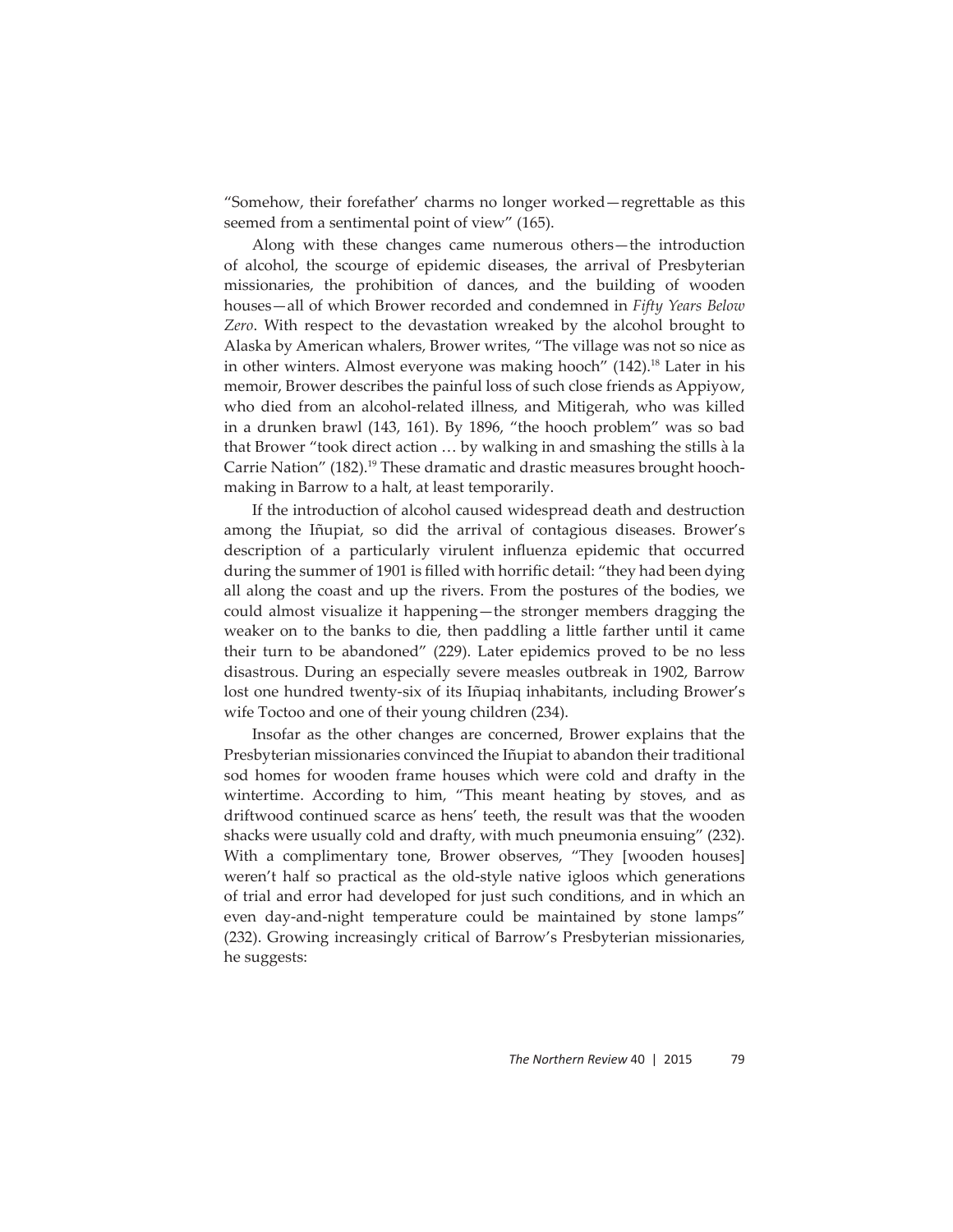One of the biggest mistakes, I think, was in tearing down the dance houses for fuel. While this put an end to young people freely congregating there at night and sometimes, no doubt, doing things they shouldn't, it didn't improve matters to take away this common family rendezvous. They simply went off somewhere else and continued committing just as many indiscretions. (232)

In these passages, Brower astutely points out that neither of these changes benefited the Iñupiat in any material way. On the contrary, they caused a great deal of harm. Living in these houses amplified the danger of influenza and measles epidemics, and destroying the dance hall did little to prevent adolescents from "congregating." As he somewhat cynically concludes, "About the only thing to benefit from the 'new order' were the consciences of the well-meaning missionaries themselves. Perhaps it's always this way when 'reforms' are forced on people faster than conditions warrant" (232). What these sections of the memoir demonstrate is Brower's keen awareness of the detrimental impact of cultural change, especially that which was too rapid and too impractical.

At this point, it is important to note that Brower, like Bodfish, omits certain aspects of his personal life from *Fifty Years Below Zero*. Preferring to focus on his Arctic adventures, he has very little to say about his domestic affairs involving Toctoo or their children. What's more, as Margaret B. Blackman observes, he never mentions his second wife Asianggataq, who remained his companion for forty years despite harbouring resentment towards him because of his affairs with other women (38-40). In the end, these omissions—probably made for personal reasons that will never be known—do not necessarily affect the vision of Arctic life that emerges from *Fifty Years Below Zero*. However scant it is, Brower's discussion of his relationship with Toctoo certainly demonstrates the degree to which some white American men integrated themselves into Iñupiaq communities. One other omission, though, does threaten the integrity of his representations of American-Iñupiaq relationships. According to Blackman, Brower fails to mention that, prior to 1890, he traded whiskey to the Iñupiat, thereby helping to introduce alcohol, and all of its attendant social problems, to the Arctic (14). Likely, he skipped over this aspect of his career because he was embarrassed and ashamed of his actions and their eventual consequences. Still, by not acknowledging this issue or addressing it in his memoir, Brower casts doubt on his honesty as a memoirist.

Despite this important omission, the fact remains that Brower comments on the issues affecting the Iñupiat with far more insight and forthrightness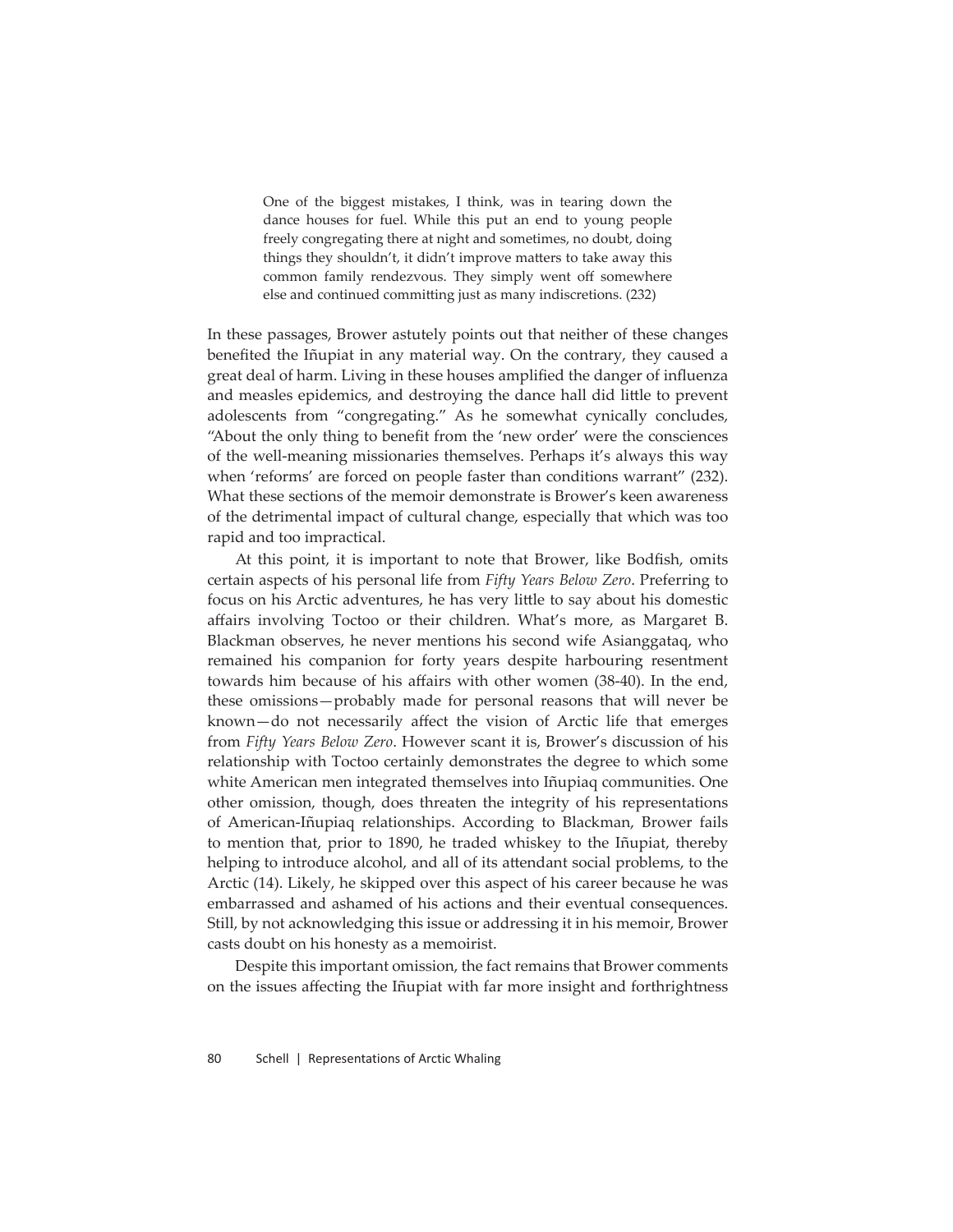than isolationists like James A. Cook and Hartson H. Bodfish. Unlike these two men, both of whom preferred to socialize with and write about their peers, Brower was not reticent to acknowledge his familiarity with the Iñupiat or his respect for many aspects of their culture. Possessing a remarkable amount of cultural sensitivity and curiosity for a man of his era, Charles Brower was able to record the complicated changes that forever altered life in the Arctic for both Alaska's Indigenous peoples and its American whalers. In the process, he created a radically different kind of whaling narrative. Instead of lionizing white American seamen at the expense of their nonwhite, foreign-born, and Indigenous counterparts, he celebrates the heroic capacities of all those men and women brave enough to hunt the mighty leviathans living in the waters of the western Arctic. And herein lies the importance of *Fifty Years Below Zero*.

## **Author**

**Jennifer Schell** is associate professor of English at the University of Alaska Fairbanks.

### **Notes**

- 1. Brower describes somewhat different motivations in "The Northernmost" American," the manuscript version of *Fifty Years Below Zero.* With no mention of Africa, he explains that he "agreed to go" to Cape Lisburne simply because he "was getting tired of civilization" (111).
- 2. "Eskimo" is the word that Brower employs to refer to the Iñupiat, Yupik, and Inuvialuit, all of whom live in the American and Canadian Arctic. The Iñupiat reside in the northernmost coastal regions of Alaska, while the Yupik live to the southwest on the shores of the Bering Sea and the Inuvialuit live to the east near Herschel Island in Canadian territory. Throughout, I have elected to use these designators, rather than the terms Eskimo, Inuit, Alaskan Native, First Nations, or Native American. Across most of the Arctic, Eskimo is considered to be pejorative, though it is still used in parts of Alaska. Inuit describes the Indigenous inhabitants of Arctic Canada and Greenland, and it includes the Iñupiat and the Inuvialuit, but it does not include the Yupik. Alaskan Native describes all of the native peoples—Iñupiat, Yupik, Athabascan, Aleut, Haida, Tlingit, Eyak, Tsimshian—living in what is now the state of Alaska. First Nations refers to the Indigenous inhabitants of Canada, except for the Inuit and the Métis; meanwhile, Native American refers to the Indigenous inhabitants of the contiguous United States. For more on these distinctions, see Lawrence Kaplan's essay "Inuit or Eskimo: Which Name to Use?" on the Alaska Native Language Center website. American is the word that Brower uses to describe himself, his fellow whalers, and other residents of the United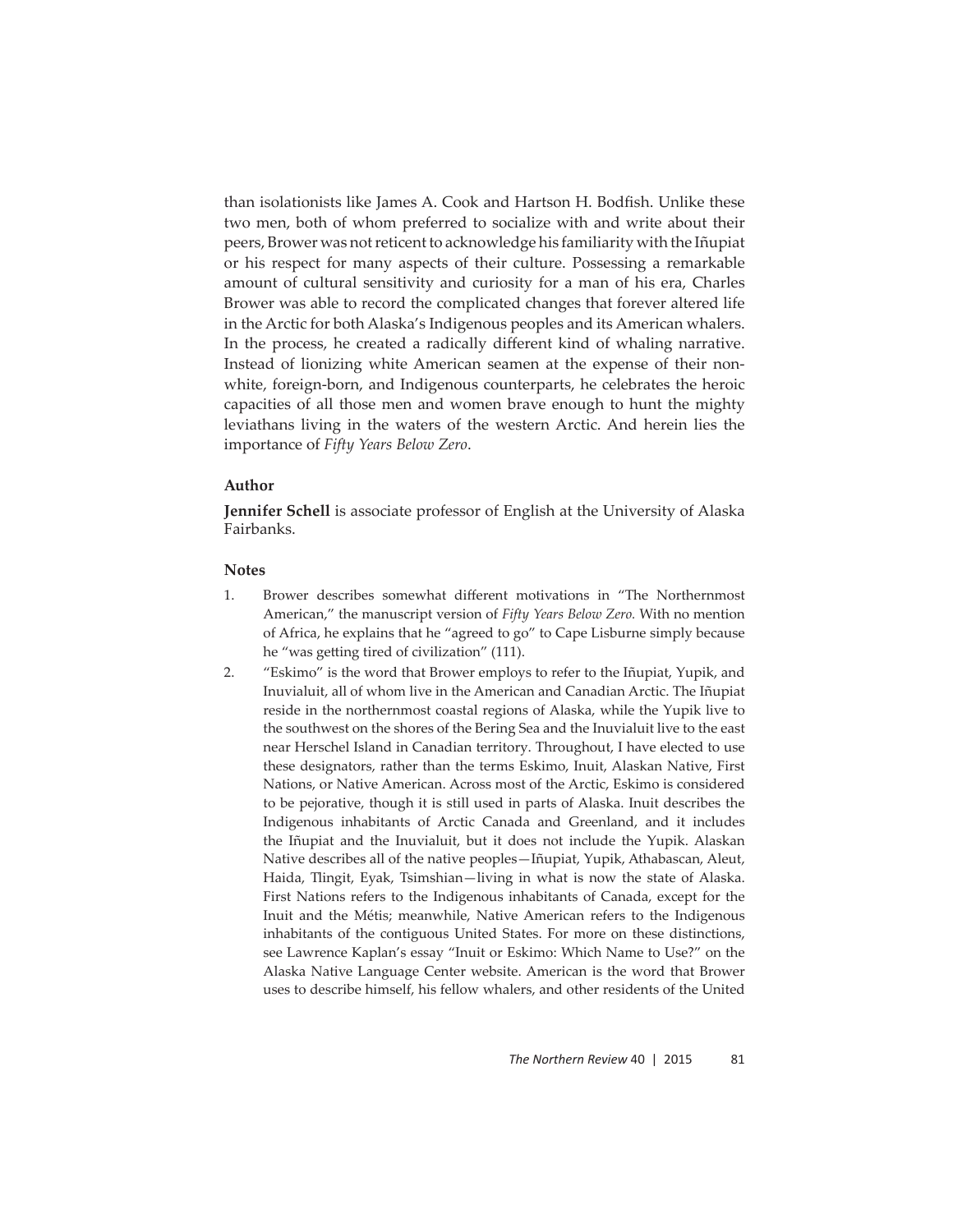States. Although problematic because it obscures the international character of the Arctic whaling industry's workforce and because it indicates hemispheric identities, American has historically been employed to describe the citizens of the United States. For lack of a better descriptor, I use the word in this sense throughout the article.

- 3. Iñupiaq is the singular and adjectival form of Iñupiat. It also refers to the language spoken by these people. For more, see Ernest Burch, Jr.'s *The Iñupiaq Eskimo Nations of Northwest Alaska* (1998) and *Social Life in Northwest Alaska* (2006).
- 4. I recognize that using the adjective "white" to refer to this group of whalemen is problematic. In the nineteenth century, race was a fluid category, and it was often conflated with ethnicity. For example, Portuguese whalemen, especially those from the Azores and Cape Verde, were not necessarily considered to be "white." The same was true of Irish sailors. For lack of more precise terminology, I use "white" to refer to mariners of European-American ancestry and "non-white" to refer to seamen of non-European-American ancestry.
- 5. Scholars have had some difficulty ascertaining whether or not the Indigenous peoples of the Atlantic Coast of North America practised subsistence whaling prior to their contact with Europeans. For a review of the existing archaeological and archival evidence, see *"A Bold and Hardy Race of Men": The Lives and Literature of American Whalemen* and *Living with Whales: Documents and Oral Histories of Native New England Whaling History* (Schell 179–85; Shoemaker 19–21).
- 6. Together with co-author Samson S. Pederman, Cook produced another memoir, which was titled *"Thar She Blows"* and published in Boston in 1937.
- 7. During the mid-nineteenth century, some ship owners began allowing captains to take their wives and children with them on whaling voyages. No other class of mariner was afforded this privilege (Norling 244-54).
- 8. This statement contradicts assertions that Brower makes about the problems inherent in using wooden boats.
- 9. In *Kusiq: An Eskimo Life History from the Arctic Coast of Alaska* (1991), Waldo Bodfish, Sr. describes the circumstances of his birth and early life (2-5).
- 10. After working at shore whaling stations in Barrow and Point Hope, respectively, Hopson and Allen married Iñupiaq women and made permanent homes for themselves in Alaska. Stevenson and Marsh worked for the Presbyterian Church as missionaries in Barrow (Blackman 16–17).
- 11. This information comes from a note on the title page of the "The Northernmost American." Copies of the manuscript are available at Rasmuson Library at the University of Alaska Fairbanks.
- 12. For more on the *Orca* and its steam whaling career, see *Steam Whaling in the Western Arctic* (Bockstoce 86).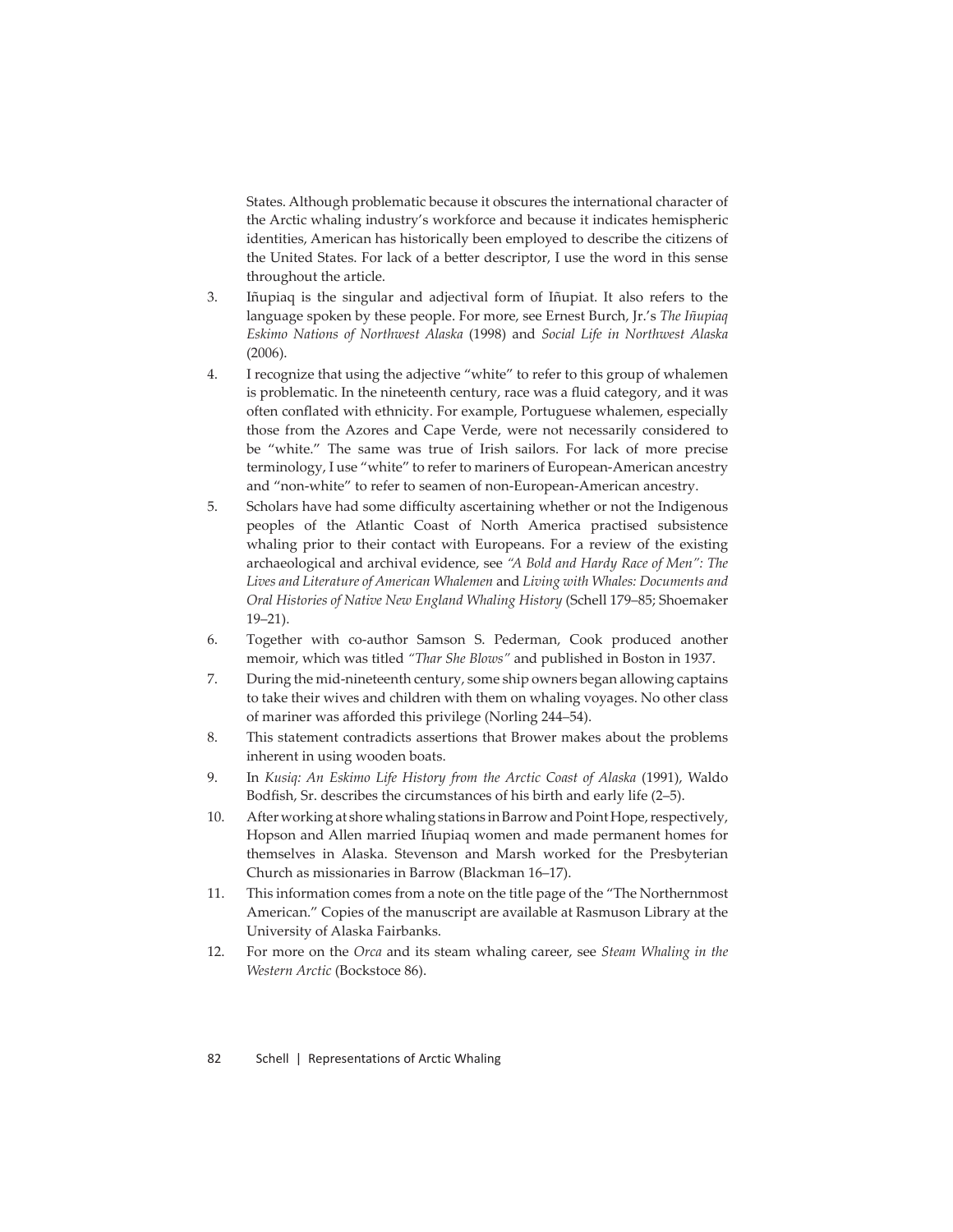- 13. For more on the use of this popular metaphor in American whaling narratives see *"A Bold and Hardy Race of Men"* (Schell 70–71).
- 14. Toctoo was twelve when she first met Brower.
- 15. According to Margaret B. Blackman, these boats are more commonly called *umiaks.* Throughout the essay, I follow Blackman's practice of using the Iñupiaq words—*umiaq* (singular) and *umiat* (plural)—for these watercraft (Blackman 250–51).
- 16. Brower describes these taboos elsewhere in *Fifty Years Below Zero.* As he explains, women were not allowed to be on the ice when they were menstruating. They were also not allowed to urinate on the ice. If they violated these rules, they risked severe beatings, which could result in death (149).
- 17. Throughout "The Northernmost American," Brower makes many typographical mistakes and employs unorthodox spellings of various words. In the quotations from this text, I have preserved Brower's prose exactly as it appears in its original form.
- 18. Hooch is slang for alcohol.
- 19. Carrie Nation was a famous nineteenth-century American temperance advocate.

## **Works Cited**

- Andrews, Roy Chapman. Forward. *Chasing the Bowhead*. By Hartson H. Bodfish. Cambridge: Harvard UP, 1936. v. Print.
- Bederman, Gail. *Manliness and Civilization*. Chicago: U of Chicago P, 1995. Print.
- Blackman, Margaret B. Sadie Brower Neakok: An Iñupiaq Woman. Seattle: U of Washington P, 1989. Print.
- Bockstoce, John R. *Steam Whaling in the Western Arctic*. New Bedford: Old Dartmouth Historical Society, 1977. Print.
- Bodfish, Hartson H. *Chasing the Bowhead*. Cambridge: Harvard UP, 1936. Print.
- Bodfish, Waldo, Sr. *Kusiq: An Eskimo Life History from the Arctic Coast of Alaska*. Fairbanks: U of Alaska P, 1991. Print.
- Brower, Charles D. "The Northernmost American: An Autobiography." 1928? TS. Elmer E. Rasmuson Lib., Fairbanks. Print.
- Brower, Charles D., Philip J. Farrelly, and Lyman Anson. *Fifty Years Below Zero: A Lifetime of Adventure in the Far North*. Fairbanks: U of Alaska P, 1994. Print.
- Browne, J. Ross. *Etchings of a Whaling Cruise*. Ed. John Seelye. Cambridge, MA: Harvard UP, 1968. Print.
- Brunner, Ronald D. and Amanda H. Lynch. *Adaptive Governance and Climate Change.* Chicago: U of Chicago P, 2010. Print.
- Burch, Ernest S., Jr. *The Iñupiaq Eskimo Nations of Northwest Alaska*. Fairbanks: U of Alaska P, 1998. Print.

———. *Social Life in Northwest Alaska: The Structure of Iñupiaq Eskimo Nations*. Fairbanks: U of Alaska P, 2006. Print.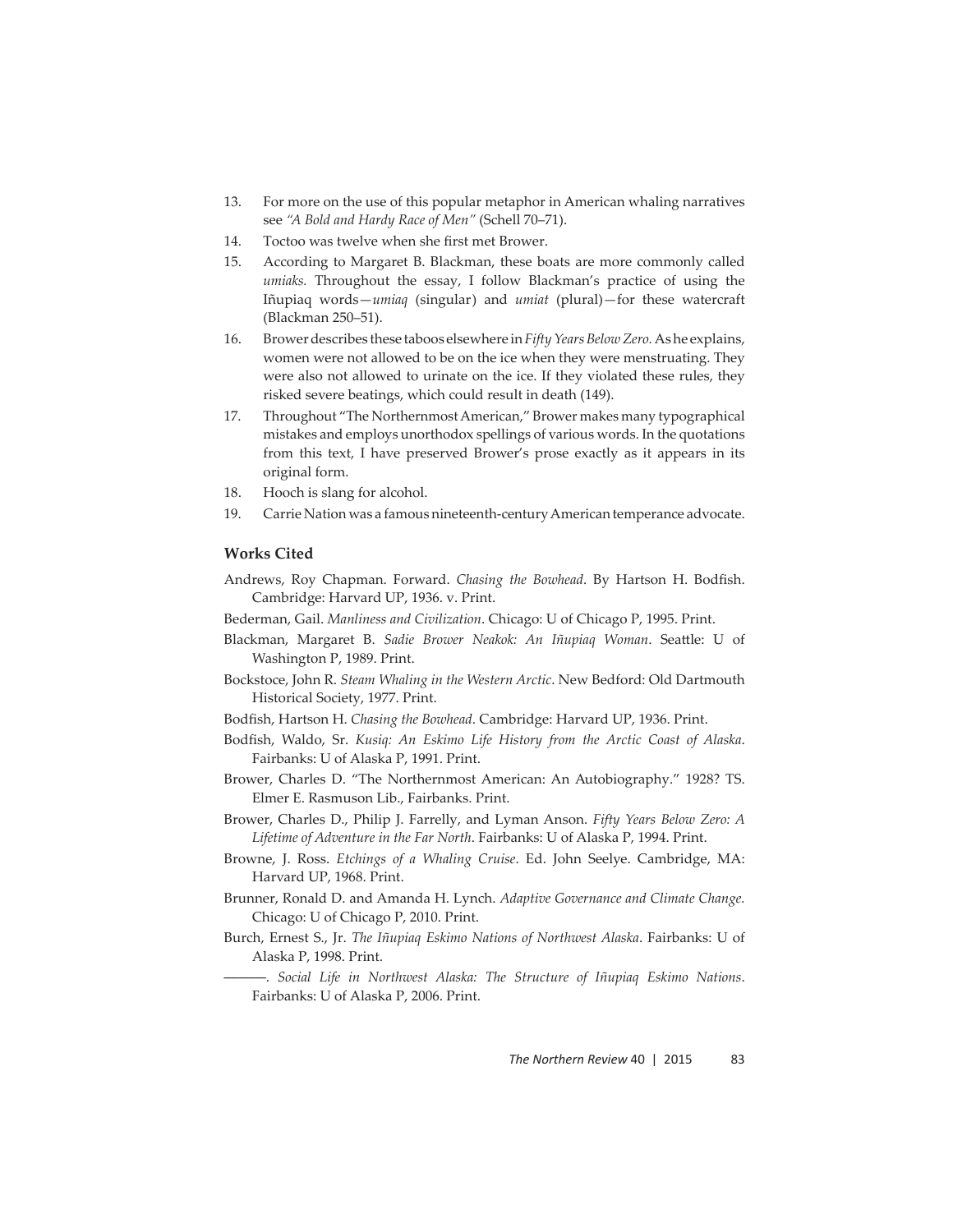- Chase, Owen. *Narrative of the Most Extraordinary and Distressing Shipwreck of the Whale-Ship* Essex. *The Loss of the Ship* Essex*, Sunk by a Whale, First-Person Accounts*. Ed. Nathaniel Philbrick and Thomas Philbrick. New York: Penguin Putnam, Inc., 2000. 14–73. Print.
- Cole, Terrence. Preface. *Fifty Years Below Zero: A Lifetime of Adventure in the Far North*. By Charles D. Brower, Philip J. Farrelly, and Lyman Anson. Fairbanks: U of Alaska P, 1994. Xi–xxiii. Print.
- Cook, John A. *Pursuing the Whale: A Quarter-Century of Whaling in the Arctic*. London: John Murray, 1926. Print.
	- ———. *"Thar She Blows": Chasing Whales in the Arctic*. Boston: Chapman and Grimes, 1937. Print.
- Cooper, Paul Fenimore, Jr. "Herschel Island and the History of the Western Arctic." *Living Explorers of the Canadian Arctic: The Historic Symposium of Arctic Scientists, Explorers, and Adventurers*. Ed. Shirley Milligan and W.O. Kupsch. Yellowknife: Outcrop, 1986. 245–64. Print.
- Erikson, Patricia Pierce. "A-Whaling We Will Go: Encounters of Knowledge and Memory at the Makah Cultural and Research Center." *Cultural Anthropology* 14.4 (1999): 556–83. Print.
- Forbes, Allan. Introduction. *Pursuing the Whale: A Quarter-Century of Whaling in the Arctic*. London: John Murray, 1926. Ix–x. Print.
- Greenberg, Amy. *Manifest Manhood and the Antebellum Empire*. Cambridge: Cambridge UP, 2005. Print.
- Greven, David. *Men Beyond Desire: Manhood, Sex, and Violation in American Literature*. New York: Palgrave Macmillan, 2006. Print.
- Hart, Joseph C. *Miriam Coffi n, or The Whale-Fishermen*. Ed. Nathanial Philbrick. Nantucket: Mill Hill Press, 1995. Print.
- Holmes, Lewis. *The Arctic Whaleman; or, Winter in the Arctic Ocean.* Boston, 1857. Print.
- Jensen, Anne M. "The Material Culture of Iñupiat Whaling: An Ethnographic and Ethnohistorical Perspective." *Arctic Anthropology* 49.2 (2012): 143–61. Print.
- Kann, Mark E. *A Republic of Men: The American Founders, Gendered Language, and Patriarchal Politics*. New York: New York UP, 1998. Print.
- Kaplan, Lawrence. "Inuit or Eskimo: Which Name to Use?" *Alaska Native Language Center.* University of Alaska Fairbanks. 1 July 2011. Web. 12 Aug. 2015.
- Macy, William H. *Up North in the* Gorgon*. Flag of Our Union* 24.1 (1869): 14; 24.2 (1869): 30; 24.3 (1869): 46; 24.4 (1869): 62; 24.5 (1869): 78; 24.6 (1869): 94; 24.7 (1869): 110; 24.8 (1869): 126; 24.9 (1869): 142; 24.10 (1869): 156; 24.11 (1869): 172; 24.12 (1869): 183. Print.
- Norling, Lisa. *Captain Ahab had a Wife: New England Women and the Whalefishery 1720 1870*. Chapel Hill: U of North Carolina P, 2000. Print.
- Scammon, Charles M. *The Marine Mammals of the Northwestern Coast of North America, Together with an account of the American Whale-Fishery*. New York: Dover Publications Inc., 1968. Print.

84 Schell | Representations of Arctic Whaling